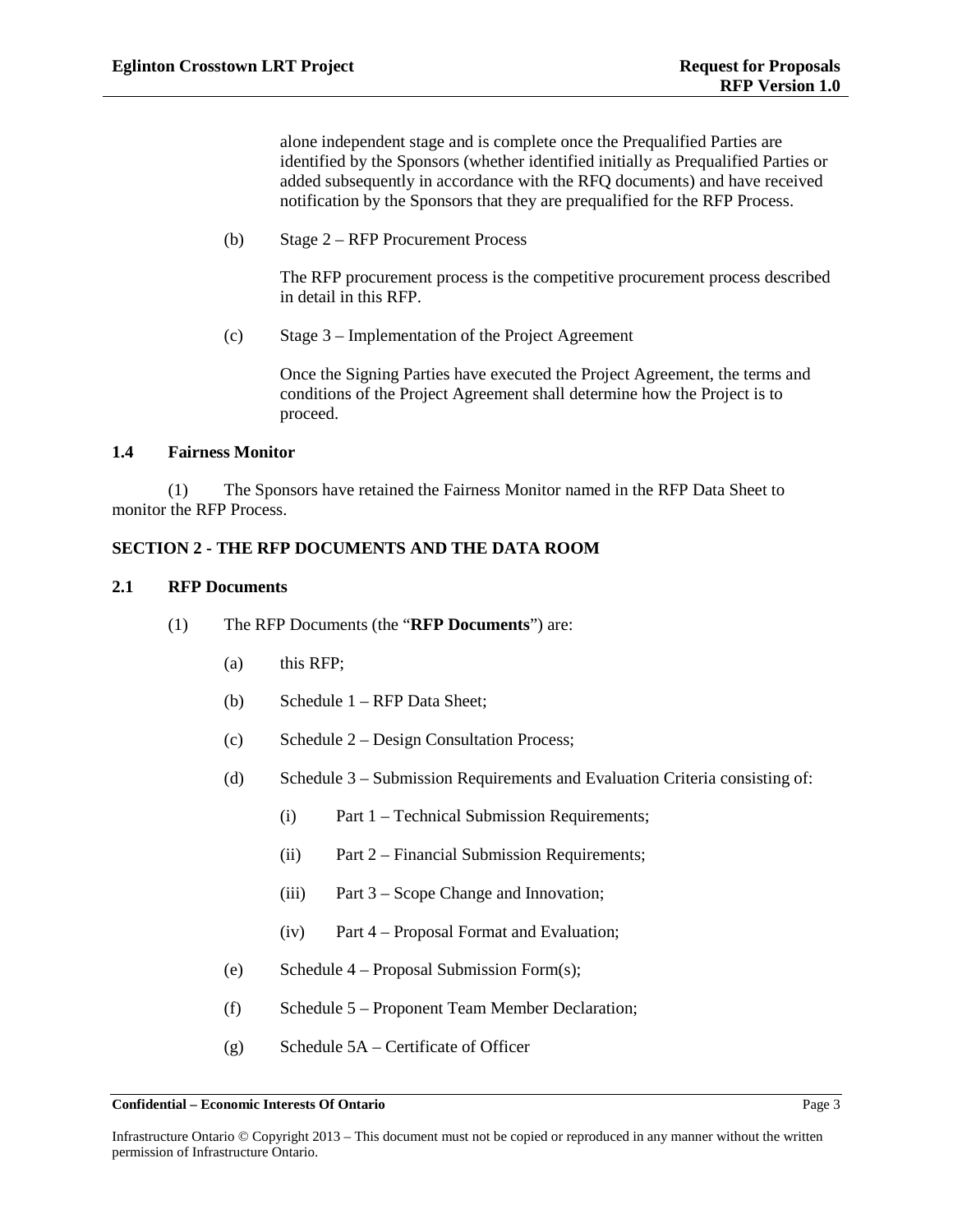- (h) Schedule 6 Price Submission Form;
- (i) Schedule 7 Administrative Checklist;
- (j) Schedule 8 Letter of Credit;
- (k) Schedule 9 –Project Agreement, including all related Schedules appendices and attachments as listed in the RFP Data Sheet; and
- (l) Addenda to the RFP Documents, if any.

(2) Subject to RFP Section [2.2\(1\),](#page-8-0) the RFP Documents shall be read as a whole. The Schedules and Addenda, if any, constitute an integral part of this RFP and are incorporated by reference. For greater clarity, Background Information documents are not RFP Documents.

### **2.2 Conflicts or Inconsistencies in Documents**

<span id="page-8-0"></span>(1) For the purpose of the RFP Process, if there are any conflicts or inconsistencies among the terms and conditions of the documents comprising RFP Documents the following shall apply:

- (a) in respect of matters of interpretation related to the RFP Process and all competitive procurement process matters, this RFP shall prevail over the Schedules to this RFP during the RFP Process;
- (b) in respect of all matters of interpretation of the Project and the Project Agreement during the RFP Process, the Project Agreement shall prevail over this RFP and all other Schedules to this RFP; and rposeof the RFP Process, if there are any conflicts or<br>f the documents comprising RFP Documents the follow<br>respect of matters of interpretation related to the RFF<br>sympetitive procurement process matters, this RFP shall<br>ch
- (c) for the purpose of resolving conflicts or inconsistencies among the documents that constitute the Project Agreement, the provisions of the Project Agreement dealing with conflicts or inconsistencies shall govern.

(2) Despite RFP Section 2.2(1), if the Proponent believes that there is any term or condition in any RFP Document that is ambiguous, or that conflicts or is inconsistent with any other term or condition in the RFP Documents, the Proponent shall notify the Sponsors of that ambiguity, conflict or inconsistency in accordance with RFP Sectio[n 3.2.2](#page-11-0) and, for greater clarity, by the deadline set out in the RFP Data Sheet for the submission of RFIs.

- (3) If there is a conflict or inconsistency between:
	- (a) the Sponsors' electronic version of an RFP Document as contained in the Data Room; and
	- (b) any other version of the same RFP Document (whether in electronic or hard copy),

the Sponsors' electronic version as contained in the Data Room shall govern.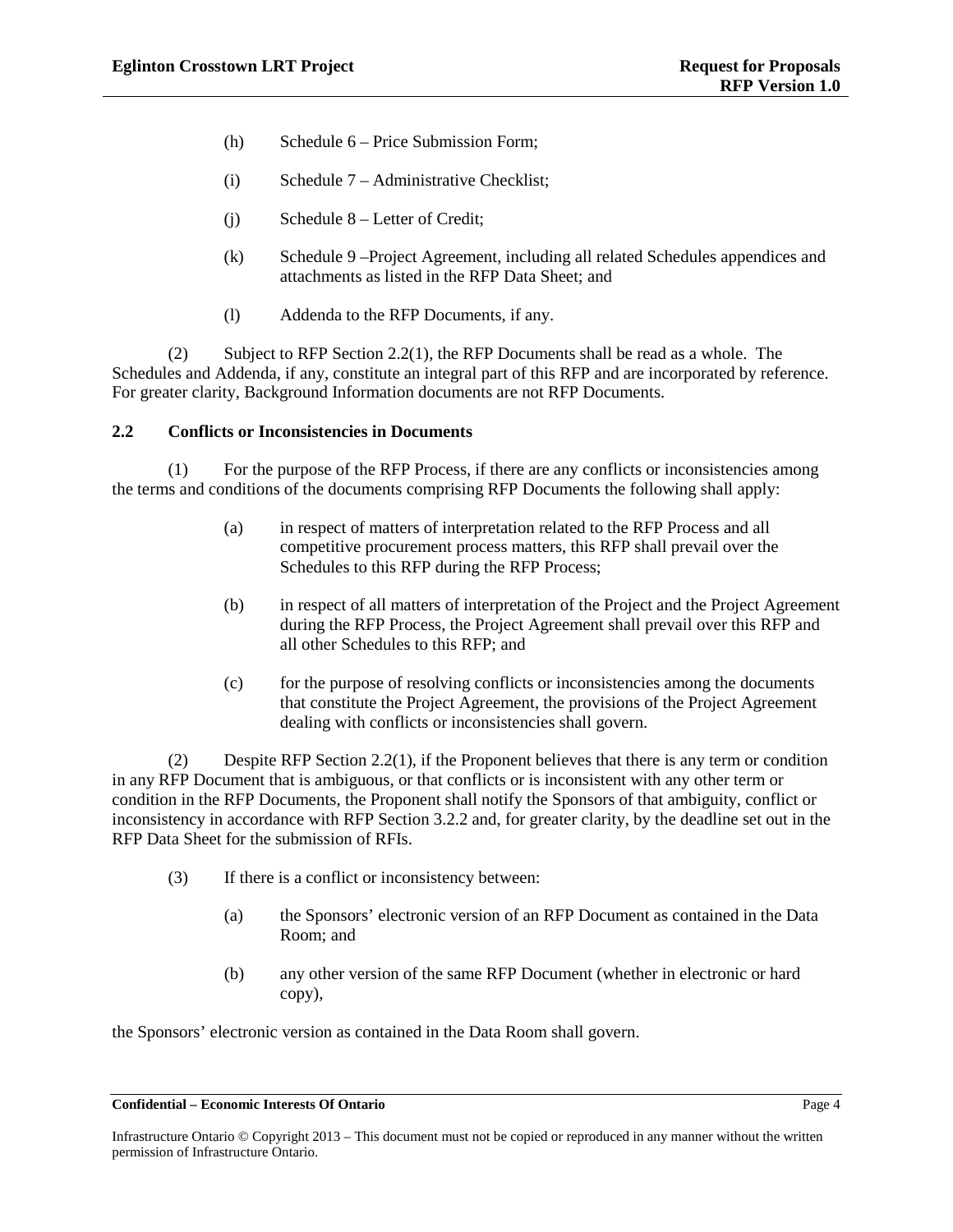(4) If there is any conflict or inconsistency between documents, including RFP Documents, contained in the Data Room and documents that are downloaded by the Proponent, the documents contained in the Data Room shall govern.

<span id="page-9-0"></span>(5) If there is any conflict or inconsistency between two versions of the same RFP Document contained in the Data Room, the RFP Document of the later date or version number shall prevail over the same RFP Document of an earlier date or version number. Unless otherwise indicated, for the purposes of this RFP Sectio[n 2.2\(5\),](#page-9-0) the date of each RFP Document shall be determined by the date and time when that document was placed in the Data Room by Infrastructure Ontario.

## **2.3 Distribution of Documents to Proponents**

(1) Except as provided in RFP Section [2.3\(2\),](#page-9-1) Infrastructure Ontario will circulate this RFP and all other RFP Documents, including Addenda, by placing them in the Data Room and notifying the Proponent Representatives by e-mail that RFP Documents or Addenda, as applicable, have been added to the Data Room. Notification to Proponents by Infrastructure Ontario that documents have been added to the Data Room is a courtesy only and Proponents are solely responsible to ensure that they reviewed all documents in the Data Room in accordance with RFP Section 2.4(3) and, in particular, have reviewed all documents in the Data Room immediately prior to submitting Proposals. For a Frepondical Summary and Proponents are solely responsible to engage<br>for in accordance with RFP Section 2.4(3) and the parameter in accordance with RFP Section 2.4(3) and the parameter<br>form immediately prior to submit

<span id="page-9-1"></span>(2) The Sponsors may circulate some RFP Documents in paper copy. If the Sponsors circulate any RFP Documents in paper copy, Proponents will be notified of a paper copy circulation by way of a notice in the Data Room.

### **2.4 Data Room**

(1) The Sponsors have established an electronic data room (the "**Data Room**") at a secure website address for:

- (a) the distribution of RFP Documents and Addenda (including "black-lined" RFP Documents revised by Addenda);
- (b) the provision of various types of background information for the Proponents' review ("**Background Information**"); and
- (c) the receipt of RFIs from Proponents and the posting of responses to RFIs.

<span id="page-9-2"></span>(2) The Data Room will be accessible on approximately the date set out in the Timetable. The Sponsors may add, delete or amend documents in the Data Room at any time.

- (3) Each Proponent is solely responsible to ensure that it:
	- (a) contacts the Contact Person at the coordinates set out in the RFP Data Sheet to arrange access to the Data Room and receipt of a Data Room password;
	- (b) has the appropriate software which allows the Proponent to access and download RFP Documents and Background Information from the Data Room; and

Infrastructure Ontario © Copyright 2013 – This document must not be copied or reproduced in any manner without the written permission of Infrastructure Ontario.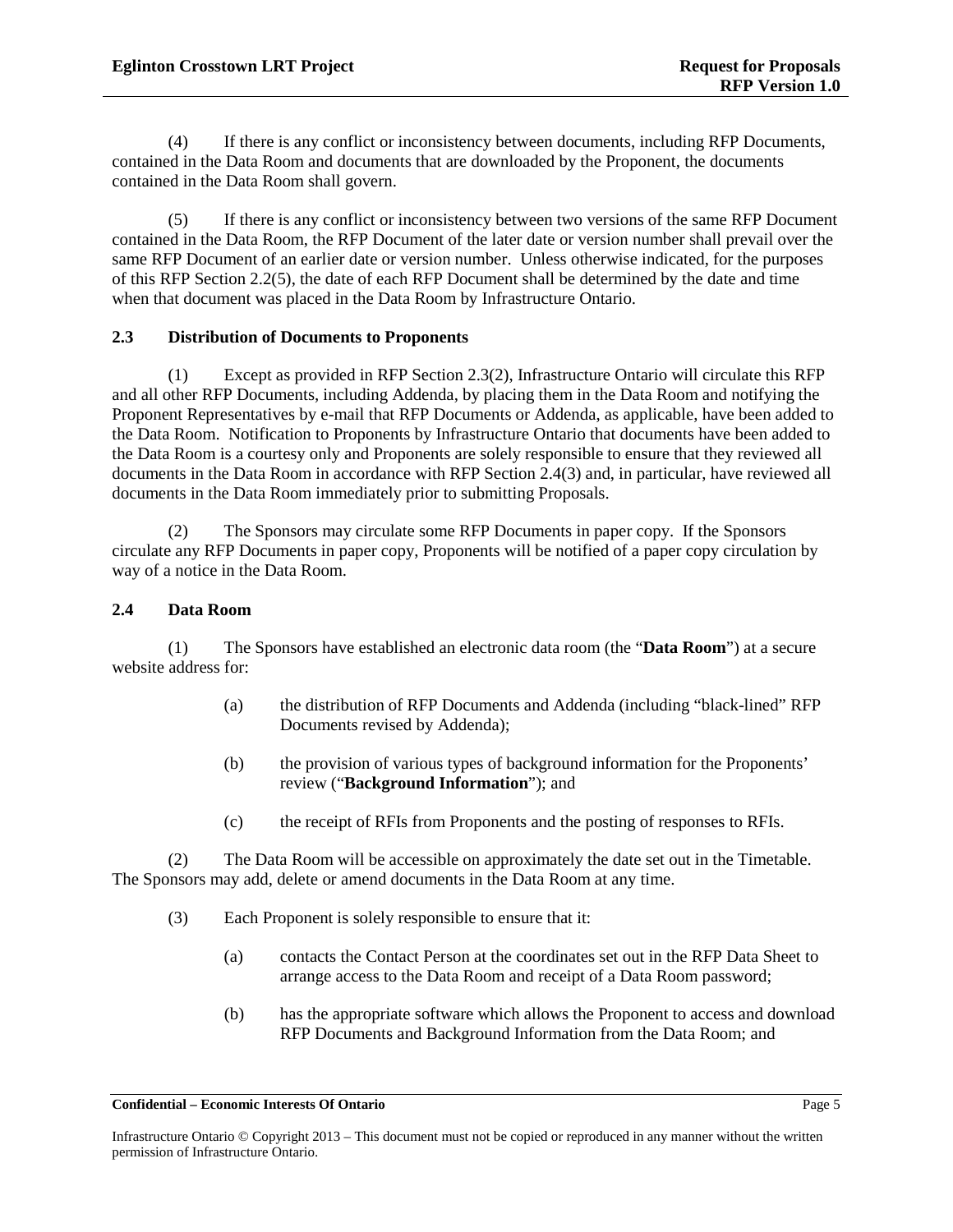(c) checks the Data Room frequently for the addition, deletion or amendment of RFP Documents, Background Information and the posting of responses to RFIs and, at all times during the RFP Process, keeps itself informed of and takes into account the most current RFP Documents, Background Information and responses to RFIs.

#### <span id="page-10-0"></span>**2.5 Proponent Investigations**

(1) Each Proponent and each of its Proponent Team Members is solely responsible, at its own cost and expense, to carry out its own independent research and due diligence and to perform any other investigations, including seeking independent advice, considered necessary by the Proponent to satisfy itself as to all existing conditions affecting the Project or the Project Agreement. The Proponents' and Proponent Team Members' obligations set out in this RFP Section [2.5](#page-10-0) apply irrespective of any Background Information in the Data Room or information contained in the RFP Documents or in responses to RFIs. The Proponents' and Proponent Team Members' obligation to carry out independent research, investigations, due diligence or to seek independent advice or, if applicable, their ability to rely on information provided by the Sponsors is more particularly set out in the Project Agreement.

(2) Except as explicitly provided in the Project Agreement, the Sponsors do not represent or warrant the accuracy or completeness of any information set out in the RFP Documents or made available to Proponents or Proponent Team Members in the Data Room as Background Information or of any other background or reference information or documents prepared by the Government of Ontario or by third parties and which may be made available to Proponents or Proponent Team Members by or through the Sponsors. Proponents and Proponent Team Members shall make such independent assessments as they consider necessary to verify and confirm the accuracy and completeness of all such information as any use of or reliance by Proponents or Proponent Team Members on any and all such information shall be at the Proponents' and Proponent Team Members' sole risk and without recourse against the Sponsors or the Government of Ontario. For Information of the Technical Submission (the Submission of the submission of the Submission of the Technical Submission of the Technical Submission (for the submission of the submission of the Technical Submission (for

## **SECTION 3 - THE RFP PROCESS**

# **3.1 RFP Process Timetable**

<span id="page-10-2"></span>(1) The deadline for the submission of the Technical Submission (the "**Technical Submission Deadline**") and the Financial Submission (the "**Financial Submission Deadline**") and the general timetable for the RFP Process (the "**Timetable**") are set out in the RFP Data Sheet.

- (2) The Sponsors may amend the Timetable in their sole discretion:
	- (a) at any time prior to the Financial Submission Deadline for events that are to occur prior to or on the Financial Submission Deadline, including the Technical Submission Deadline and the Financial Submission Deadlines themselves; and
	- (b) at any time in the RFP Process for events that are to occur after the Financial Submission Deadline.

#### **3.2 Questions and RFP Documents Comments**

#### <span id="page-10-1"></span>3.2.1 Contact Person

#### **Confidential – Economic Interests Of Ontario** Page 6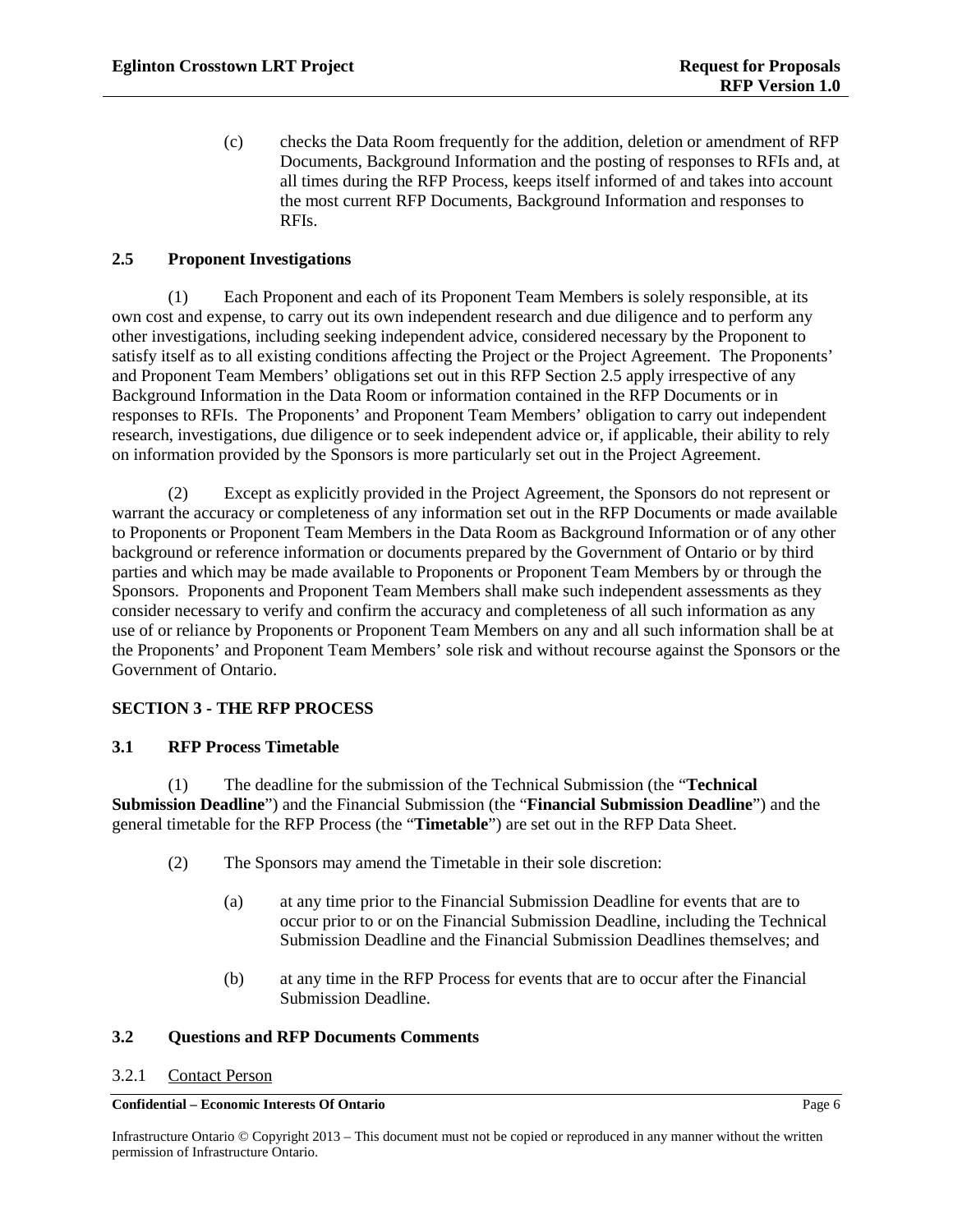(1) Except as set out in RFP Section [3.4.2,](#page-14-0) the Proponents shall submit all questions and other communications regarding the RFP Documents, the RFP Process and their Proposals to the contact person or contact persons named in the RFP Data Sheet (the "**Contact Person**" or "Contact Persons", as applicable) electronically at the coordinates listed in the RFP Data Sheet and the questions shall be submitted in accordance with RFP Section [3.2.2](#page-11-0) and shall be submitted in the form provided in the Data Room.

## <span id="page-11-0"></span>3.2.2 Clarification/RFI Submission Process

(1) In addition to the requirement set out in RFP Section [3.2.1,](#page-10-1) the following rules shall apply to Proponents when submitting questions or requests for information ("**RFIs**") to the Sponsors during the RFP Process:

- (a) Proponents are permitted to submit RFIs categorized as follows:
	- (i) RFIs that are of general application and that would apply to other Proponents ("**General RFIs**"); and
	- (ii) RFIs that the Proponent considers to be commercially sensitive or confidential to that particular Proponent ("**Commercially Confidential RFIs**");
- (b) If the Sponsors disagree with the Proponent's categorization of an RFI as a Commercially Confidential RFI, the Sponsors will give the Proponent an opportunity to either categorize the RFI as a General RFI or to withdraw the RFI;
- (c) If the Sponsors determine, in their sole discretion, that a Commercially Confidential RFI, even if it is withdrawn by a Proponent, is of general application or would provide a significant clarification of the RFP Documents or RFP Process to Proponents, the Sponsors may issue a clarification to Proponents that deals with the same subject matter as the withdrawn Commercially Confidential RFI; and From the Contract of Security and Security Proponents ("General RFIs"); and<br>
RFIs that the Proponent considers to becomme<br>
confidential to that particular Proponent ("Com<br>
RFIs");<br>
the Sponsors disagree with the Proponent'
- (d) If the Sponsors agree with the Proponent's categorization of a Commercially Confidential RFI, then the Sponsors will provide a response to that RFI to only the Proponent that submitted the RFI.

(2) Responses to RFIs prepared and circulated by the Sponsors are not RFP Documents and do not amend the RFP Documents. If, in the Sponsors' sole discretion, responses to RFIs require an amendment to the RFP Documents, such amendment will be prepared and circulated by Addendum in accordance with RFP Section [3.7.](#page-19-0) Only a response to an RFI that has been incorporated into or issued as an Addendum will modify or amend the RFP Documents and, otherwise, RFIs will have no force or effect whatsoever and shall not be relied upon by any Proponent.

(3) Proponents shall submit RFIs in accordance with the deadlines set out in the Timetable.

(4) Proponents shall submit all RFIs to the Contact Person electronically in accordance with the instructions set out in the RFP Data Sheet.

**Confidential – Economic Interests Of Ontario** Page 7

Infrastructure Ontario © Copyright 2013 – This document must not be copied or reproduced in any manner without the written permission of Infrastructure Ontario.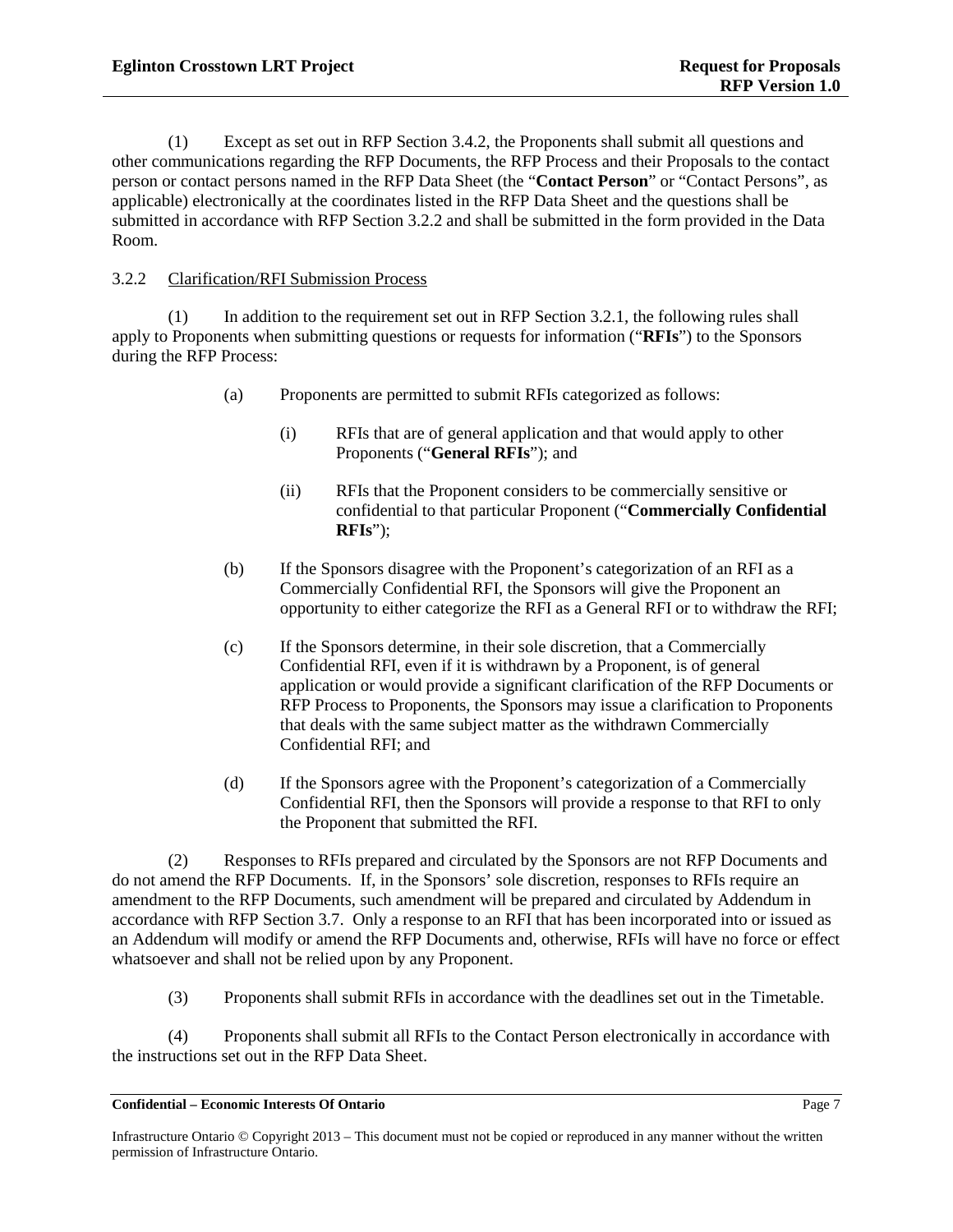(5) The Sponsors will respond to RFIs in written responses circulated to Proponents in accordance with the schedule set out in the Timetable. The Sponsors may, in their sole discretion, distribute responses to RFIs of a minor or administrative nature to only the Proponent who submitted the minor or administrative RFI.

(6) It is the Proponent's obligation to seek clarification from the Sponsors of any matter it considers to be unclear in accordance with RFP Section [3.2.2](#page-11-0) and, for greater clarity, by the deadline set out in the Timetable for the submission of RFIs. Neither the Sponsors nor the Government of Ontario are responsible in any way whatsoever for any misunderstanding by the Proponent or any of its Proponent Team Members of the RFP Documents, Background Information, responses to RFIs, any documents placed in the Data Room or any other type of information provided by or communication made by the Sponsors or the Government of Ontario.

## 3.2.3 RFP Documents Comments

<span id="page-12-0"></span>(1) The Sponsors may, in their sole discretion, request Proponents to submit comments on the RFP Documents and, in particular, comments on the Project Agreement. Whether the Sponsors intend to permit or require the submission of such comments and the schedule and format for the submission of those comments is set out in the RFP Data Sheet. The Sponsors are not obliged to respond to each comment made by Proponents under this RFP Section 3.2.3(1). If the Sponsors accept a comment, or part of a comment, and that acceptance requires a change to the RFP Documents, the Sponsors shall implement that change by Addendum. For Indiansian Schement Content and the Schement Content of the submission of such comments and the schement Content of the submission of such comments and the schement of the Street and that acceptance requires a change t

<span id="page-12-1"></span>(2) The Sponsors may, in their sole discretion, request Proponents to submit comments on particular technical or financial issues arising out of the Project and reflected in the RFP Documents. Whether the Sponsors intend to permit or require the submission of such comments and the schedule and format for the submission of those comments is set out in the RFP Data Sheet. The Sponsors are not obliged to respond to such submissions made by Proponents under this RFP Section [3.2.3\(2\).](#page-12-1)

## **3.3 Communications Restrictions**

## 3.3.1 Communications with Municipalities, Other Government Authorities and Utilities

<span id="page-12-3"></span>(1) Subject to the restrictions in RFP Section 3.3.2 and any special rules set out in the RFP Data Sheet, Proponents, Proponent Team Members and their respective Advisors are permitted to communicate directly with any municipality, government authority or utility with respect to municipal, utility or other types of governmental requirements related to the Project. Under no circumstances will any special rules set out in the RFP Data Sheet in accordance with this RFP Section [3.3.1\(1\)](#page-12-3) override the provisions of RFP Section [3.3.2.](#page-12-2)

(2) Neither the Sponsors nor the Government of Ontario are, in any way whatsoever, responsible for any representations, statements, assurances, commitments or agreements which Proponents, Proponent Team Members or their respective Advisors receive or believe they may have received from a municipality, a government authority, or a utility. Proponents, Proponent Team Members and their respective Advisors rely on any such representations, assurances, commitments or agreements at their sole risk without recourse against the Sponsors or the Government of Ontario.

## <span id="page-12-2"></span>3.3.2 Prohibited Contacts and Lobbying Prohibition

#### **Confidential – Economic Interests Of Ontario** Page 8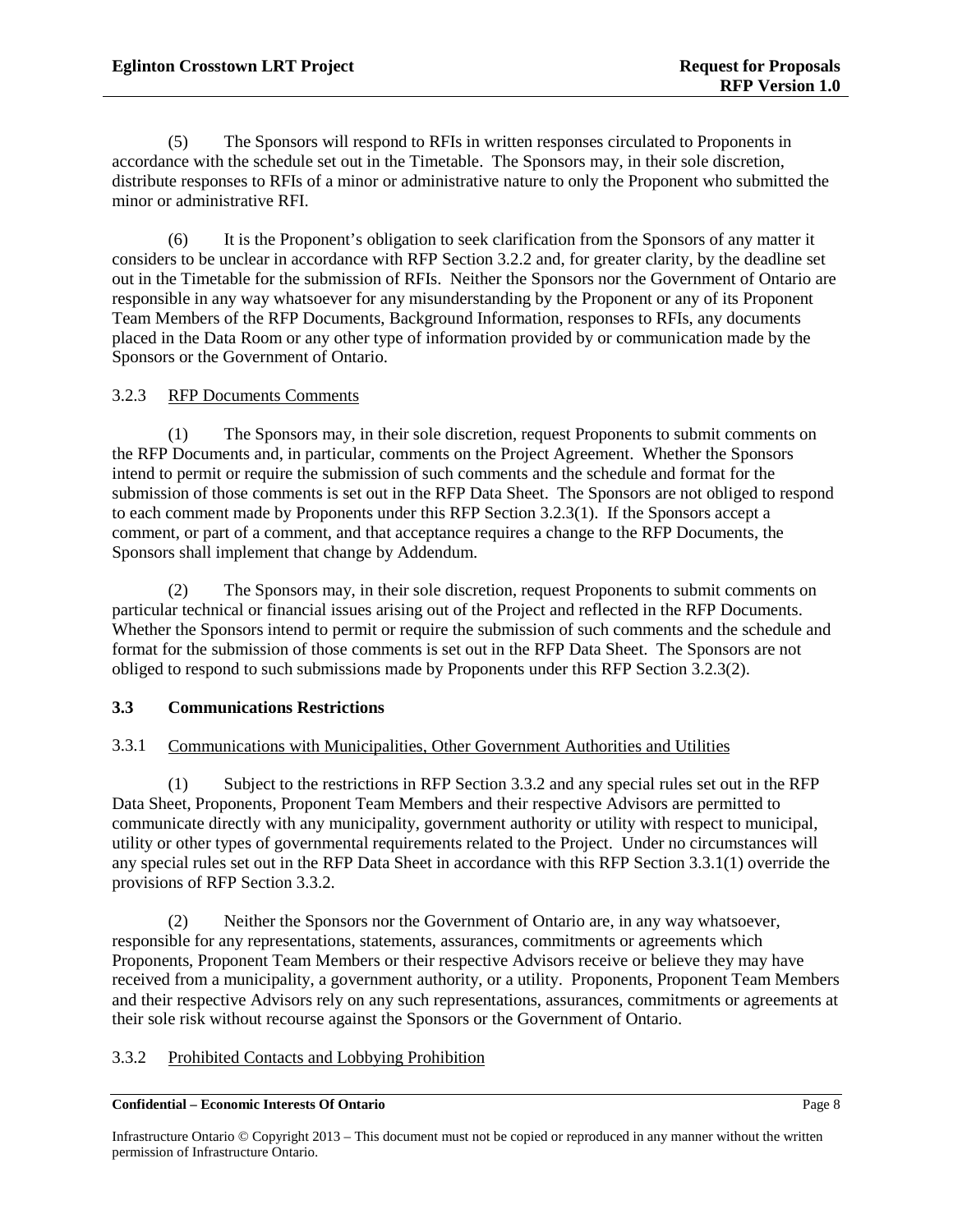<span id="page-13-0"></span>(1) Proponents and Proponent Team Members and all of their respective Advisors, employees and representatives are prohibited from engaging in any form of political or other lobbying, of any kind whatsoever, to influence the outcome of the RFP Process.

<span id="page-13-3"></span><span id="page-13-1"></span>(2) Without limiting the generality of RFP Section [3.3.2\(1\),](#page-13-0) neither Proponents or Proponent Team Members or any of their respective Advisors, employees or representatives shall contact or attempt to contact, either directly or indirectly, at any time during the RFP Process, any of the following persons or organizations on matters related to the RFP Process, the RFP Documents, or the Proposals:

- (a) any member of the Evaluation Committee;
- (b) any Advisor to the Sponsors or the Evaluation Committee;
- (c) any employee or representative of:
	- (i) the Sponsors;
	- (ii) MOI or any other Ministry, agency or entity listed in the RFP Data Sheet; or
	- (iii) the Premier of Ontario's office or the Ontario Cabinet office;
- <span id="page-13-2"></span>(d) any Member of the Provincial Parliament (including the Premier) or his or her staff or representatives; or
- (e) any directors, officers or consultants of any entity listed in RFP Sections 3.3.2(2)(a) to  $3.3.2(2)(d)$ .

(3) If a Proponent or a Proponent Team Member or any of their respective Advisors, employees or representatives, in the opinion of the Sponsors, contravenes RFP Section [3.3.2\(1\)](#page-13-0) or [3.3.2\(2\),](#page-13-3) the Sponsors may, in their sole discretion: MOI or any other Ministry, agency or entry list<br>Sheet; or<br>ii) the Premier of Ontario's office of the Ontario C<br>ny Member of the Provincial Parliament (including the<br>aff or representatives; or<br>y directors, officers or cons

- <span id="page-13-4"></span>(a) take any action in accordance with RFP Section 7.1.2; or
- (b) impose conditions on the Proponent's or Proponent Team Member's continued participation in the RFP Process that the Sponsors consider, in their sole discretion, to be appropriate.

<span id="page-13-5"></span>For clarity, the Sponsors are not obliged to take the actions set out in RFP Section [3.3.2\(3\)\(a\)](#page-13-4) or  $3.3.2(3)(b)$ .

### <span id="page-13-6"></span>3.3.3 Media Releases, Public Disclosures and Public Announcements

(1) A Proponent shall not, and shall ensure that its Advisors, employees, representatives and Proponent Team Members, and their respective Advisors, employees and representatives do not, issue or disseminate any media release, public announcement or public disclosure (whether for publication in the press, on the radio, television, internet or any other medium) that relates to the RFP Process, the RFP Documents or the Project or any matters related thereto, without the prior written consent of the Sponsors.

**Confidential – Economic Interests Of Ontario** Page 9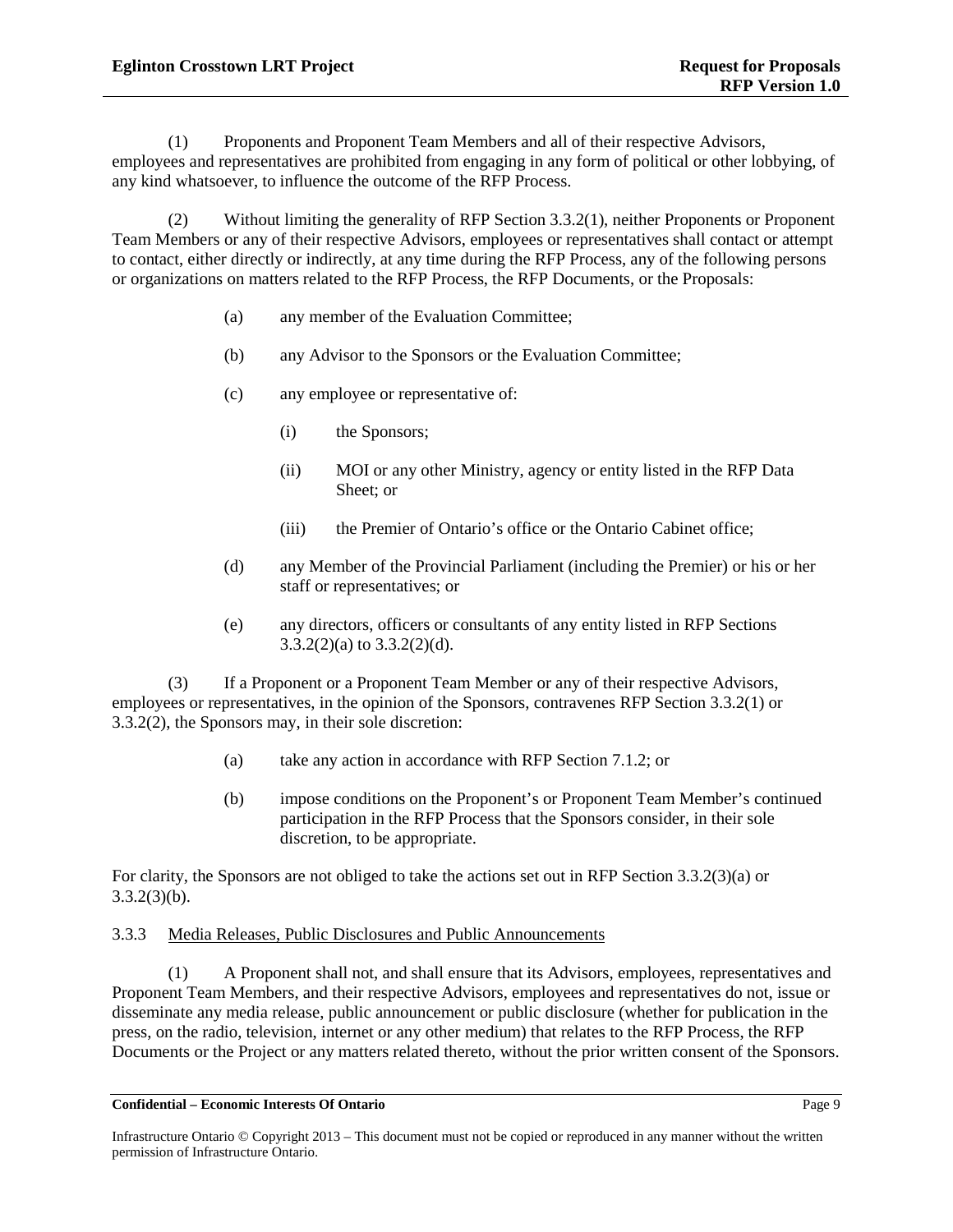<span id="page-14-1"></span>(2) Neither the Proponents or the Proponent Team Members or any of their respective Advisors, employees or representatives shall make any public comment, respond to questions in a public forum, or carry out any activities to either criticize another Proponent or Proposal or to publicly promote or advertise their own qualifications, interest in or participation in the RFP Process without the Sponsors' prior written consent, which consent may be withheld in the Sponsors' sole discretion. Notwithstanding this RFP Sectio[n 3.3.3\(2\),](#page-14-1) Proponents, Proponent Team Members and their respective Advisors, employees and representatives are permitted to state publicly that they are participating in the RFP Process.

(3) For the purpose of greater clarity, RFP Sectio[n 3.3.3\(2\)](#page-14-1) does not prohibit disclosures necessary to permit the Proponent to discuss the Project with prospective subcontractors but such disclosure is permitted only to the extent necessary to solicit those subcontractors' participation in the Project.

<span id="page-14-3"></span>3.3.4 Restrictions on Communications between Proponents – No Collusion

(1) A Proponent shall not discuss or communicate, directly or indirectly, with any other Proponent, any information whatsoever regarding the preparation of its own Proposal or the Proposal of the other Proponent in a fashion that would contravene Applicable Law. Proponents shall prepare and submit Proposals independently and without any connection, knowledge, comparison of information or arrangement, direct or indirect, with any other Proponent.

(2) For greater clarity, RFP Section 3.4.1(1) applies to Proponents and Proponent Team Members and their respective Advisors, employees and representatives. **FIFORMS** 

## **3.4 Meetings with Proponents**

### 3.4.1 General Proponents Meeting(s)

<span id="page-14-2"></span>(1) The Sponsors may, in their sole discretion, convene general Proponents meetings (each, a "**Proponents Meeting**") on the dates and at the times set out in the Timetable and at the location and for the purposes set out in the RFP Data Sheet. While attendance at a Proponents Meeting is not mandatory, Proponents are strongly encouraged to attend. A Proponent's failure to attend a Proponents Meeting is at the Proponent's sole risk and responsibility.

(2) Proponents may ask questions and seek clarifications at a Proponents Meeting. Notwithstanding that the Sponsors may give oral answers at a Proponents Meeting, those answers shall not be considered final unless issued in writing. Therefore, Proponents are strongly encouraged to submit these questions in accordance with RFP Sectio[n 3.2.2](#page-11-0) for response in accordance with RFP Section [3.2.2.](#page-11-0)

(3) No statement, consent, waiver, acceptance, approval or anything else said or done in any Proponents Meeting by the Sponsors or any of their respective Advisors, employees or representatives shall amend or waive any provision of the RFP Documents, or be binding on the Sponsors or be relied upon in any way by Proponents, Proponent Team Members or their Advisors, except when and only to the extent expressly confirmed in an Addendum to the RFP Documents issued in accordance with RFP Sectio[n 3.7.](#page-19-0)

## <span id="page-14-0"></span>3.4.2 Commercially Confidential Proponent Meetings

#### **Confidential – Economic Interests Of Ontario** Page 10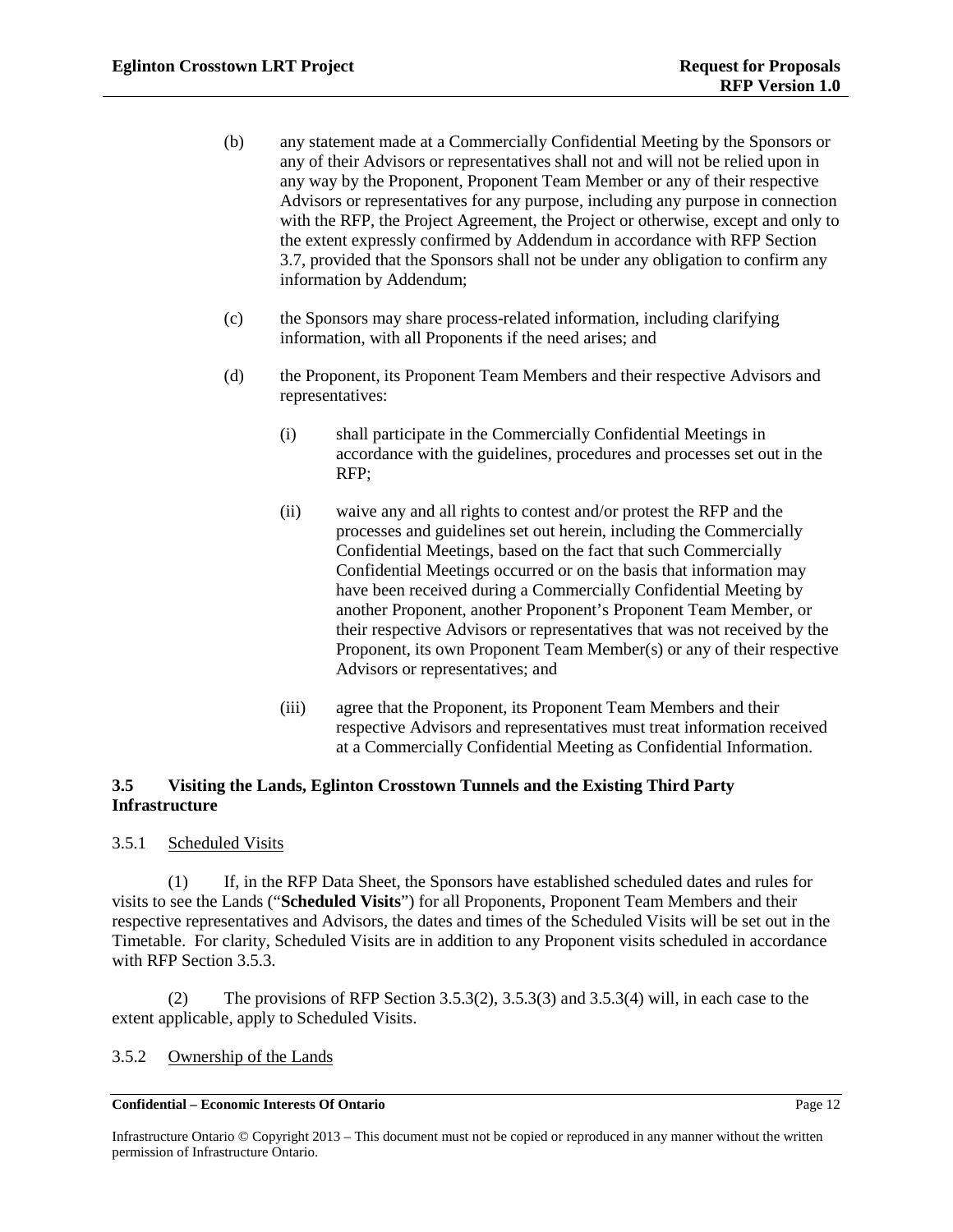(1) The Proponent acknowledges and agrees that, as of the date of the issuance of this RFP, the Client owns or has access to some, but not all, of the Metrolinx Lands that will ultimately be owned by it or to which it will ultimately have access for the Project. The Client's acquisition of and access to all of the Metrolinx Lands will not be completed until after Financial Close. The Sponsors will only be able to provide the Proponents with access to those Lands that have been acquired by the Client or to which the Client has access.

## 3.5.3 Additional Visits to the Lands, Eglinton Crosstown Tunnels and the Existing Third Party Infrastructure

(1) Except for Scheduled Visits, Proponents are not permitted to access any of the Lands or any part of the Lands, Eglinton Crosstown Tunnels, or Existing Third Party Infrastructure which are not accessible by the general public, except by prior written arrangement with the Contact Person.

<span id="page-17-0"></span>(2) A Proponent that wishes to arrange a visit to access the Lands, Eglinton Crosstown Tunnels, or Existing Third Party Infrastructure which are not accessible by the general public, other than a Scheduled Visit (an "Additional Visit"), shall submit a request to the Contact Person at least two Business Days prior (or such other time as is set out in the RFP Data Sheet) to the Proponent's proposed date and time for an Additional Visit. The request shall set out the: For Internal Visit"), shall submit a request to the Contable<br>ch other time as is set out in the RFP Data Sheep of the other time as is set out in the RFP Data Sheep to tional Visit. The request shall set out the:<br>coposed d

- (a) proposed date and time, and alternate date and time, of the proposed Additional Visit;
- (b) purpose of the Additional Visit;
- (c) areas of the Lands which are not accessible by the general public for which access is requested; and
- (d) names, titles and contact information of the Proponent's representatives who will be attending the Additional Visit.

(3) If the Proponent has received approval for and written confirmation of an Additional Visit, from the Contact Person, unless otherwise set out in the Contact Person's confirmation the following shall apply to the Additional Visit:

- (a) all Proponent and Proponent Team Member representatives shall strictly obey all instructions from the Sponsors' representatives during the visit and shall comply with all site-specific security, safety or other types of requirements;
- (b) all Proponent and Proponent Team Member representatives shall, at all times, make reasonable efforts to avoid disturbing or infringing upon the privacy of any persons occupying, residing or working in close proximity to any part of the Lands which are not accessible by the general public, as applicable;
- (c) the Proponent and Proponent Team Member representatives shall visit only those specific areas of the Lands which are not accessible by the general public, as applicable, to which the Proponent has been granted access in the Contact Person's confirmation;

Infrastructure Ontario © Copyright 2013 – This document must not be copied or reproduced in any manner without the written permission of Infrastructure Ontario.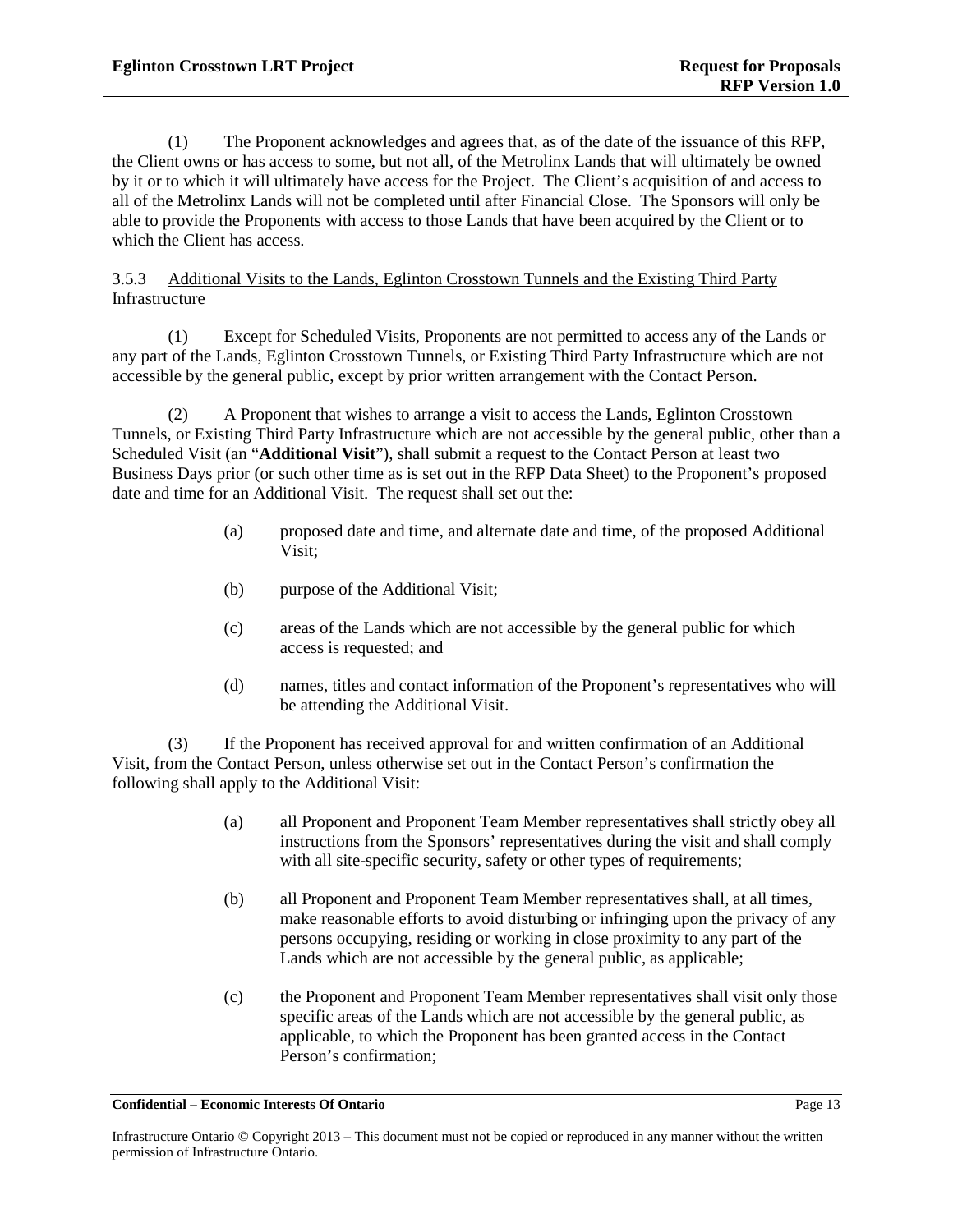- (d) the Proponent and Proponent Team Member representatives shall not take photographs without the prior written consent of the Contact Person. If photographs are permitted by the Contact Person, they may be taken by the Proponent and Proponent Team Member representatives only in the specific areas of the Lands which are not accessible by the general public, for which consent to photograph has been given; and
- (e) the Proponent shall comply with any supplementary rules set out in the RFP Data Sheet for Additional Visits.

(4) Each Proponent acknowledges that because the Lands which are not accessible by the general public, or portions thereof, may be in use, unforeseen circumstances can arise and the Sponsors may, in their sole discretion, cancel or reschedule any Additional Visit, change the areas of access of any Additional Visit or otherwise change any Additional Visit on short notice or no notice to the Proponent and Proponent Team Members or their representatives.

## 3.5.4 Additional Geotechnical, Environmental and Subsurface Utility Investigations

<span id="page-18-0"></span>(1) If the Sponsors have decided to commission and provide to the Proponents further reports or results of geotechnical, environmental and subsurface utility investigations in respect of the Lands, details of this are set out in the RFP Data Sheet.

(2) If Proponents are permitted to request changes or additions to the investigations described pursuant to RFP Section [3.5.4\(1\),](#page-18-0) the process for submitting such requests for changes or additions is set out in the RFP Data Sheet. out in the RFP Data Sheet.

## <span id="page-18-2"></span><span id="page-18-1"></span>**3.6 Changes to Proponents and Proponent Team Members**

(1) A Proponent shall not change its shareholders (unless the Proponent is a company whose equity securities are listed on a recognized stock exchange), Proponent Team Members, proposed subcontractors, Key Personnel, or other parties identified in the Proponent's Prequalification Submission (the "**Identified Proponent Parties**") without the prior written consent of the Sponsors. more the Superior and Subsurface Utility Investigations<br>
masors have decided to commission and provide to the<br>
environmental and subsurface utility investigations in<br>
the RFP Data Sheet.<br>
ents are permitted to request chan

If, at any time prior to Commercial Close, and notwithstanding any other provision in this RFP, there is a Change in Control of a Proponent or of one of its Proponent Team Members (the "**Acquiree**") by one of the other Proponents or one of the other Proponents' Proponent Team Members (the "**Acquirer**"):

- (i) The Acquiree shall be immediately disqualified from further participation in this RFP Process. In the event that a Proponent Team Member is the Acquiree, the affected Proponent may request a change of the Acquiree and the Sponsors shall consider such request, in their sole discretion, in accordance with this RFP Section [3.6.](#page-18-1) In the event that such request to change the Proponent Team Member is rejected by the Sponsors, the Sponsors shall disqualify the Proponent from continuing in the RFP Process; and
- (ii) The Sponsors, in their sole discretion, may allow the Acquirer to continue in the RFP Process; however, the Sponsors' consent to continue

Infrastructure Ontario © Copyright 2013 – This document must not be copied or reproduced in any manner without the written permission of Infrastructure Ontario.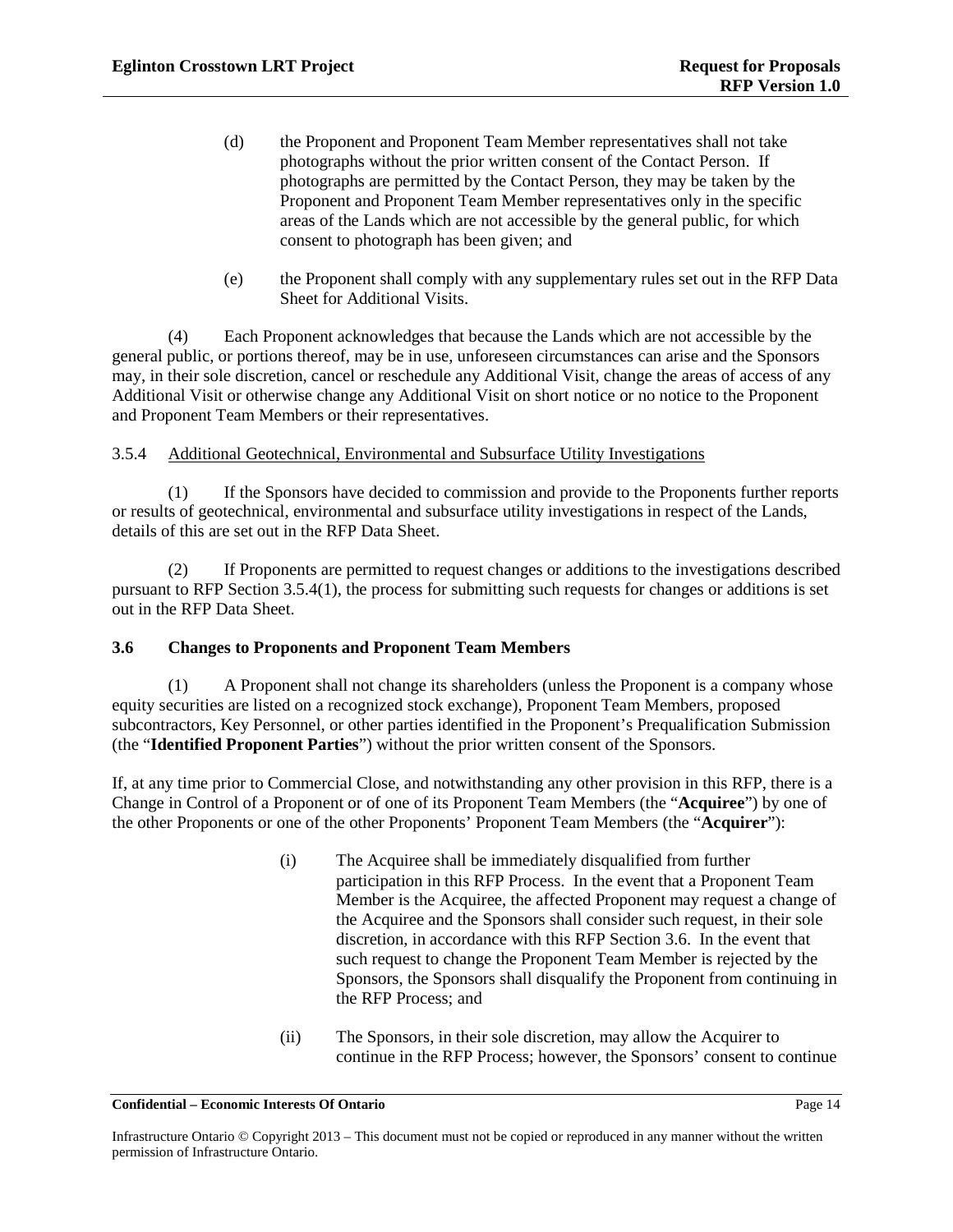may be subject to such terms and conditions as the Sponsors may require.

(2) Despite RFP Section [3.6\(1\),](#page-18-2) Proponents are permitted to request a change in their Identified Proponent Parties in accordance with this RFP Sectio[n 3.6.](#page-18-1)

<span id="page-19-1"></span>(3) If, prior to the Financial Submission Deadline, a Proponent wishes to request a change in its Identified Proponent Parties, the Proponent shall notify the Contact Person as soon as possible and, in any event, no later than seven (7) days prior to the Financial Submission Deadline. That notification shall clearly identify the proposed change in the Identified Proponent Party including a proposed substitute and including sufficient documentation to demonstrate that the proposed substitute would have met or exceeded any applicable criteria applied during the Prequalification Stage.

(4) In response to a request in accordance with RFP Section [3.6\(3\),](#page-19-1) the Sponsors may, in their sole discretion, provide the Proponent with instructions as to the type of information required by the Sponsors to consider the proposed change to the Identified Proponent Party (or Parties) as well as the deadlines for submission of information that the Proponent must meet in order to have its request considered by the Sponsors.

(5) The Proponent shall provide any further documentation as may be reasonably requested by the Sponsors to assess any proposed substitute. If the Sponsors, in their sole discretion, consider the proposed substitute to be acceptable the Sponsors may consent to the substitution. The Sponsors' consent to such substitution, however, may be subject to such terms and conditions as the Sponsors may require. If the proposed substitute is not acceptable to the Sponsors, the Proponent shall propose an alternate substitute for review by the Sponsors in the same manner as the first proposed substitute. The Sponsors may, in their sole discretion, disallow any actual or proposed change. For Information Purposes

(6) In the case of an actual change in the Identified Proponent Parties previously made by the Proponent without consent by the Sponsors or a change proposed after the Financial Submission Deadline, the Sponsors may, in their sole discretion, disqualify the Proponent and terminate the Proponent's continued involvement in the RFP Process or allow the Proponent to continue under such terms and conditions as the Sponsors, in their sole discretion, may require.

(7) If, on or after the Financial Submission Deadline and prior to Commercial Close, there is an actual or proposed addition, deletion, substitution or other change in the membership or effective control of an Identified Proponent Party or if there is a change in circumstances that may materially adversely affect an Identified Proponent Party in a way which could impair the Proponent's or the Identified Proponent Party's ability to perform their respective obligations under the Project Agreement, then the Proponent shall promptly notify the Sponsors in writing by delivery or facsimile to the Contact Person. The Sponsors may, in their sole discretion, refuse to accept a change in an Identified Proponent Party that occurs or is requested by the Proponent after the Financial Submission Deadline and may, in their sole discretion, disqualify the Proponent from continuing in the RFP Process.

### <span id="page-19-0"></span>**3.7 Addenda/Changes to the RFP Documents**

(1) The Sponsors may, in their sole discretion, amend or supplement the RFP Documents prior to the Technical Submission Deadline (for matters relating to the Technical Submission) and prior to the Financial Submission Deadline (for all other matters). The Sponsors shall issue changes to the RFP Documents by Addenda only. No other statement, whether oral or written, made by the Sponsors or the

#### **Confidential – Economic Interests Of Ontario** Page 15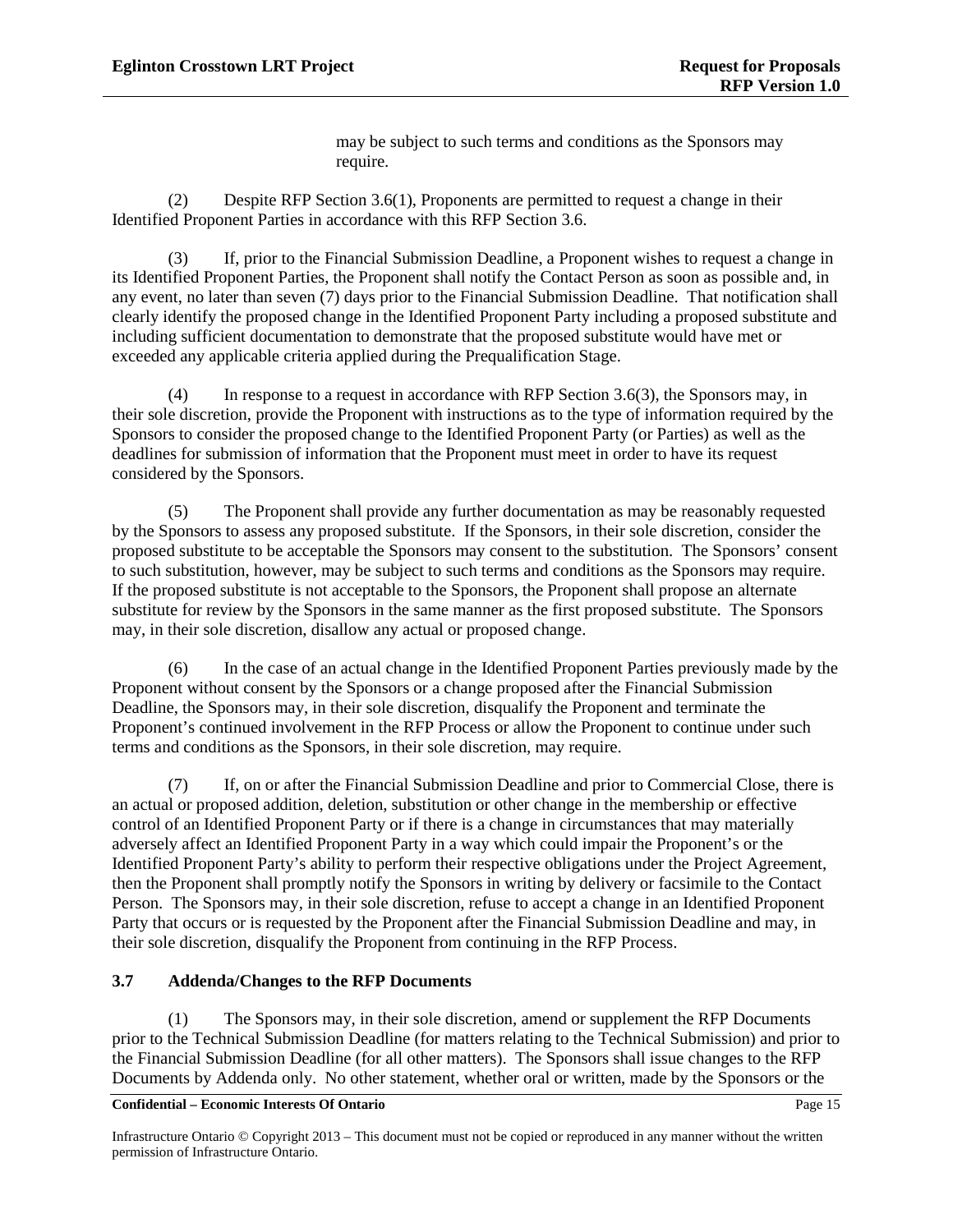Sponsors' Advisors, employees or representatives, including, for clarity, the Contact Person, or any other person, shall amend the RFP Documents. The approximate final date that the Sponsors will issue an Addendum in respect of the Project Agreement is set out in the Timetable. The Sponsors may issue other Addenda at any time.

(2) The Proponent is solely responsible to ensure that it has received all Addenda issued by the Sponsors. Proponents may, in writing, seek confirmation of the number of Addenda issued under this RFP from the Contact Person.

(3) The Sponsors shall issue Addenda by placing them in the Data Room and notifying the Proponents' Representatives by e-mail that an Addendum has been placed in the Data Room.

(4) Any reference to any one or all of the RFP Documents in the RFP Documents includes any amendments to the RFP Documents made in accordance with this RFP Sectio[n 3.7.](#page-19-0)

### **3.8 Freedom of Information, Confidentiality and Copyright Matters**

#### 3.8.1 Freedom of Information and Protection of Privacy Act

(1) Proponents are advised that the Sponsors may be required to disclose the RFP Documents and a part or parts of any Proposal pursuant to the *Freedom of Information and Protection of Privacy Act* (Ontario) ("**FIPPA**").

(2) Proponents are also advised that FIPPA does provide protection for confidential and proprietary business information. Proponents are strongly advised to consult their own legal Advisors as to the appropriate way in which confidential or proprietary business information should be marked as such in their Proposals.

(3) Subject to the provisions of FIPPA, the Sponsors will use reasonable commercial efforts to safeguard the confidentiality of any information identified by the Proponent as confidential but shall not be liable in any way whatsoever to any Proponent or Proponent Team Member if such information is disclosed based on an order or decision of the Information and Privacy Commissioner or otherwise as required under Applicable Law. mation and Protection of Privacy Act<br>s are advised that the Sponsors may be required to dis<br>Proposal pursuant to the Freedom of Information and .<br>s are also advised that FIPPA does provide protection<br>mation. Proponents are

### 3.8.2 Confidentiality Agreements

(1) No later than five (5) days after a request by the Sponsors, the Proponent shall cause each of its employees, representatives and Advisors and its Proponent Team Members and each of their employees, representatives and Advisors who are in receipt of Confidential Information, to execute and deliver to the Sponsors a confidentiality agreement in a form prescribed by and with terms and conditions acceptable to the Sponsors, in their sole discretion.

#### <span id="page-20-0"></span>3.8.3 Confidential Information

(1) For the purpose of this RFP Process, "**Confidential Information**" means all material, data, information or any item in any form, whether oral or written, including in electronic or hard-copy format, supplied by, obtained from or otherwise provided by the Sponsors or the Government of Ontario in connection with the RFP Process, the RFP Documents or the Project, whether supplied, obtained from or provided before or after the RFP Process.

**Confidential – Economic Interests Of Ontario Page 16** 

Infrastructure Ontario © Copyright 2013 – This document must not be copied or reproduced in any manner without the written permission of Infrastructure Ontario.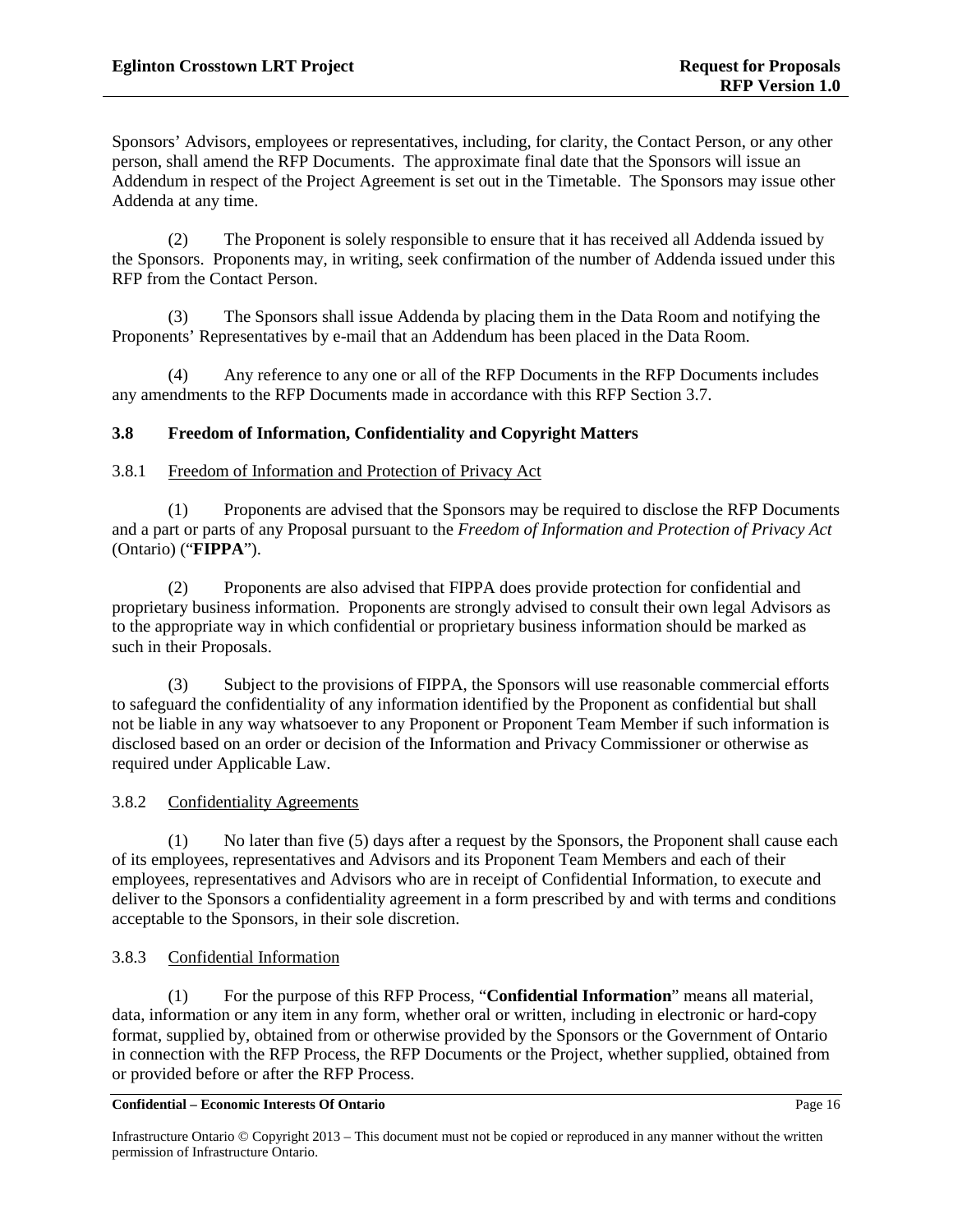- (2) The Proponent agrees that all Confidential Information:
	- (a) shall remain the sole property of the Government of Ontario or the Sponsors, as applicable, and the Proponent shall treat it as confidential;
	- (b) shall not be used by the Proponent for any purpose other than developing and submitting a Proposal in response to this RFP Process or the performance of any subsequent agreement relating to the Project with the Signing Parties;
	- (c) shall not be disclosed by the Proponent to any person who is not involved in the Proponent's preparation of its Proposal or the performance of any subsequent agreement relating to the Project with the Signing Parties, without prior written consent of the Sponsors or the Government of Ontario, as applicable;
	- (d) shall not be used in any way detrimental to the Sponsors or the Government of Ontario; and
	- (e) if requested by the Sponsors, all Confidential Information shall be returned by the Proponents to the Sponsors no later than  $ten(10)$  days after that request.

(3) Each Proponent shall be responsible for any breach of the provisions of this RFP Section [3.8.3](#page-20-0) by any person to whom it discloses the Confidential Information including, for greater clarity, the Proponent's employees, representatives and Advisors and the Proponent Team Members and their employees, representatives and Advisors. Each Proponent shall indemnify each of the Sponsors, the Government of Ontario and each of their related entities and each of their respective directors, officers, consultants, employees, agents and representatives and save each of them fully harmless from and against any and all loss, cost, damage, expense, fine, suit, claim, penalty, demand, action, obligation and liability of any kind or nature (including, without limitation, professional fees on a full indemnity basis) suffered or incurred by any of them arising as a result of or in connection with any breach of any of the provisions of this RFP Sectio[n 3.8.3](#page-20-0) by the Proponent or by any person to whom the Proponent has disclosed the Confidential Information. Each Proponent agrees that the Sponsors act as trustee for each of their related entities and the Government of Ontario and each of their respective directors, officers, consultants, employees, agents and representatives with respect to all rights contemplated hereunder arising in favour of a related entity or the Government of Ontario or any of their respective directors, officers, consultants, employees, agents or representatives and that the Sponsors have agreed to accept such trust and hold and enforce such rights on behalf of each related entity or the Government of Ontario and each of their respective directors, officers, consultants, employees, agents and representatives. requested by the Sponsors, all Confidential Information<br>e Proponents to the Sponsors no later than **ten (40**) da<br>onnent shall be responsible for any breakh of the provi<br>on it discloses the Confidential Information includin

(4) Each Proponent acknowledges and agrees that a breach of the provisions of this RFP Sectio[n 3.8.3](#page-20-0) would cause the Sponsors, the Government of Ontario and their related entities to suffer loss that could not be adequately compensated by damages, and that the Sponsors, the Government of Ontario and any of their related entities may, in addition to any other remedy or relief, enforce any of the provisions of this RFP Section [3.8.3](#page-20-0) upon application to a court of competent jurisdiction without proof of actual damage to the Sponsors, the Government of Ontario or any of their related entities.

(5) Notwithstanding anything else to the contrary in this RFP, the provisions of this RFP Sectio[n 3.8.3](#page-20-0) shall survive any cancellation of this RFP Process and the conclusion of the RFP Process and, for greater clarity, shall be legally binding on all Prequalified Parties, whether or not they submit a Proposal.

**Confidential – Economic Interests Of Ontario** Page 17

Infrastructure Ontario © Copyright 2013 – This document must not be copied or reproduced in any manner without the written permission of Infrastructure Ontario.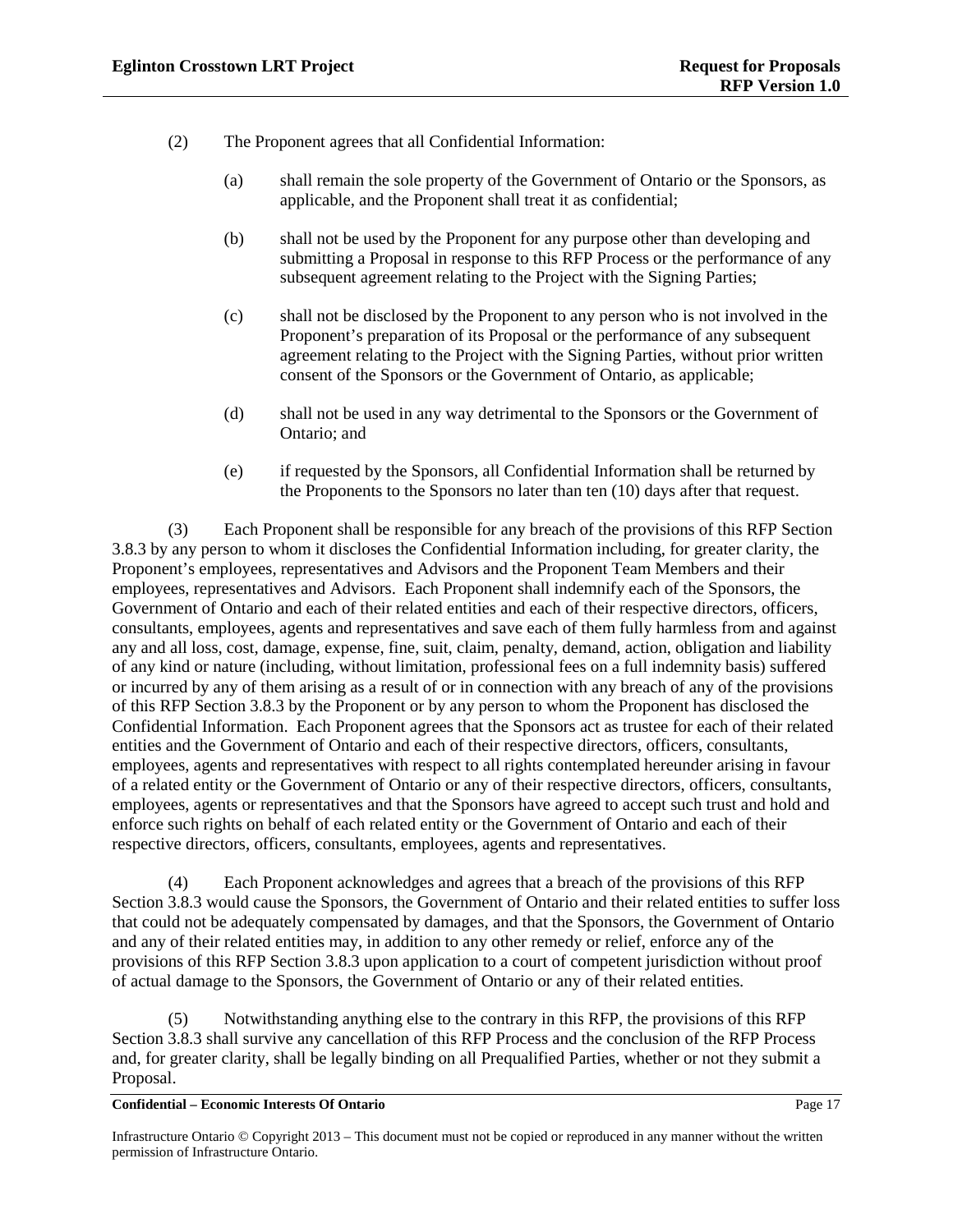(6) The confidentiality obligations of the Proponent shall not apply to any information which falls within the following exceptions:

- (a) information that is lawfully in the public domain at the time of first disclosure to the Proponent, or which, after disclosure to the Proponent, becomes part of the public domain other than by a breach of the Proponent's confidentiality obligations or by any act or fault of the Proponent;
- (b) information which was in the Proponent's possession prior to its disclosure to the Proponent by the Sponsors, and provided that it was not acquired by the Proponent under an obligation of confidence; or
- (c) information which was lawfully obtained by the Proponent from a third party without restriction of disclosure, provided such third party was at the time of disclosure under no obligation of secrecy with respect to such information.

## <span id="page-22-0"></span>3.8.4 Copyright and Use of Information in Proposals

(1) The Sponsors' rights, as set out in this RFP Section 3.8.4, to the Proposal and all Proposal Information submitted by the Proponent during the RFP Process shall be granted to the Sponsors as follows: F[or Inf](#page-57-0)ormation in Proposals<br>
Sors' rights, as set out in this RFP Section 3-8 Co the<br>
the Proponent during the RFP Process shall be granted<br>
a Design and Bid Fee is offered maccordance with R<br>
for unsuccessful Proponents,

- <span id="page-22-1"></span>(a) if a Design and Bid Fee is offered in accordance with RFP Section [10.3.2:](#page-56-0)
	- (i) for unsuccessful Proponents, upon payment of the Design and Bid Fee; and
	- (ii) for the Preferred Proponent, upon Commercial Close;
- <span id="page-22-2"></span>(b) if the Project is cancelled and a Break Fee is offered in accordance with RFP Section 10.3.3, upon payment of the Break Fee; or
- (c) if RFP Sections  $3.8.4(1)(a)$  and  $3.8.4(1)(b)$  do not apply, upon submission of the Proposal.

(2) Proponents shall not use or incorporate into their Proposals any concepts, products or processes which are subject to copyright, patents, trademarks or other intellectual property rights of third parties unless Proponents have, or will procure through licensing without cost to the Sponsors, the right to use and employ such concepts, products and processes in and for the Project.

(3) All requirements, designs, documents, plans and information supplied by the Sponsors to the Proponents in connection with this RFP are and shall remain the property of the Sponsors. Upon request of the Sponsors, all such designs, documents, plans and information (and any copies thereof in any format or medium created by or on behalf of the Proponent) must be returned to the Sponsors.

(4) The Proponent shall grant to the Sponsors and Her Majesty the Queen in Right of Ontario a non-exclusive, perpetual, irrevocable, world-wide, fully paid and royalty free license (fully assignable without the consent of the Proponent and with the right to sub-license without the consent of the Proponent) to use the Proposal Information (the "**Proposal Information Licence**"). Without limiting the

Infrastructure Ontario © Copyright 2013 – This document must not be copied or reproduced in any manner without the written permission of Infrastructure Ontario.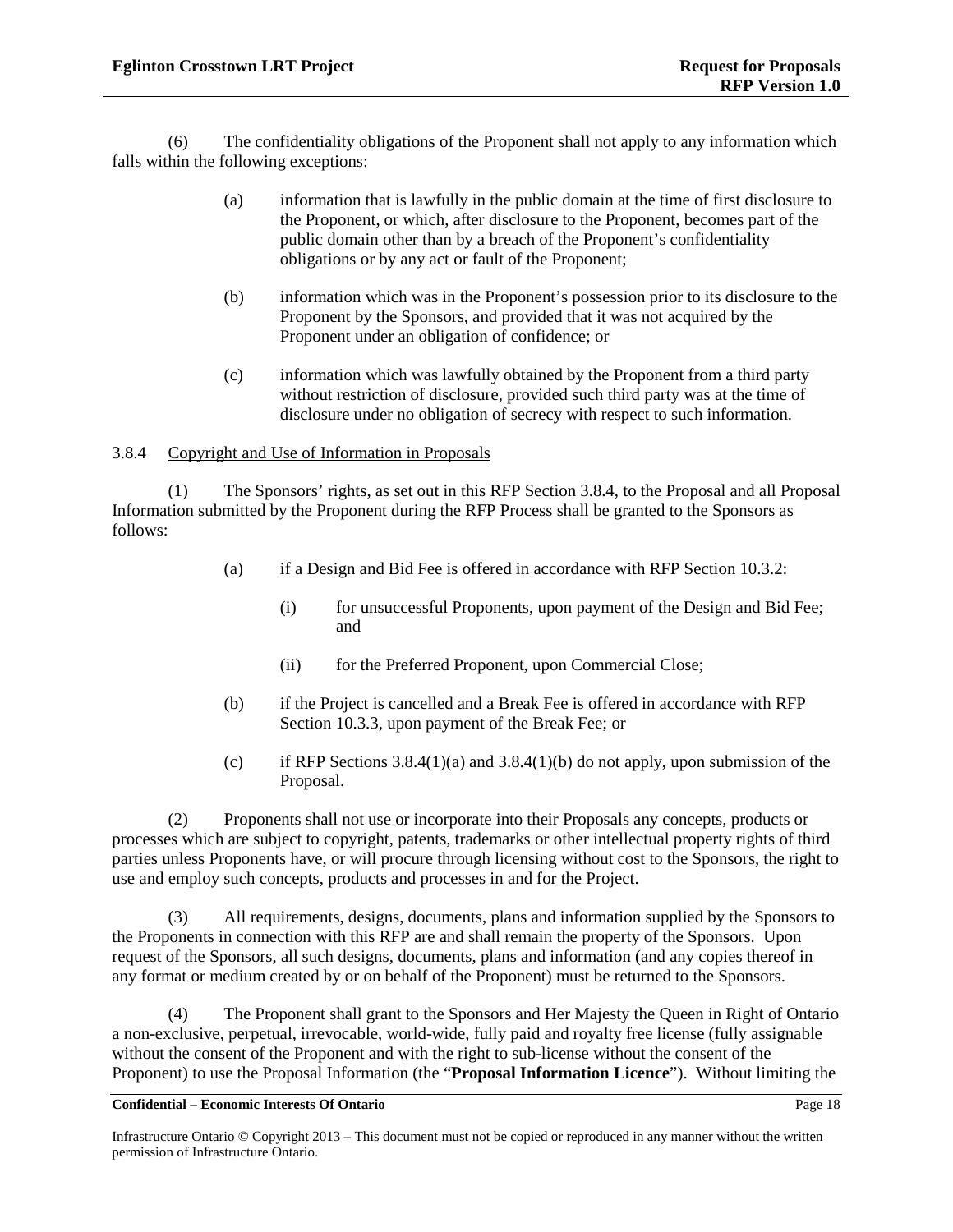foregoing, the Proposal Information Licence shall include the right to modify the Proposal Information, and, where applicable, to use it, or any modified form of it, anywhere in the world. Under no circumstances shall the Proponent, except Project Co (as defined in the Project Agreement) in relation to this Project, be liable to the Sponsors, Her Majesty the Queen in Right of Ontario or to any other person or entity for any damages, losses, costs, expenses, claims or actions whatsoever arising directly or indirectly from the use of the Proposal Information pursuant to the Proposal Information Licence.

- (5) For the purpose of this RFP Section [3.8.4,](#page-22-0) "**Proposal Information**" includes:
	- (a) all information contained in a Proposal or which is disclosed by or through a Proponent to the Sponsors during the evaluation of Proposals or during the process of executing any Project Agreement; and
	- (b) any and all ideas, concepts, products, alternatives, processes, recommendations and suggestions developed by or through a Proponent and revealed to or discovered by the Sponsors, including any and all those which may be connected in any way to the preparation, submission, review or negotiation of any Proposal or the Project Agreement.

(6) Proponents shall ensure that all intellectual property rights associated with any and all of the Proposal Information (including copyright and moral rights but excluding patent rights) provide for and give Infrastructure Ontario, the Client and Her Majesty the Queen in Right of Ontario the rights set out in this RFP Section [3.8.4.](#page-22-0) It is expressly understood and agreed that any actual or purported restriction in the future on the ability of Infrastructure Ontario, the Client or Her Majesty the Queen in Right of Ontario to use any of the Proposal Information, or anything else obtained by or through Proponents, shall be absolutely null and void and unenforceable as against Infrastructure Ontario, the Client, Her Majesty the Queen in Right of Ontario and each of their respective Advisors, and that the provisions of this RFP Section 3.8.4 shall take precedence and govern. any way to the preparation, submission, review of the Project Agreement.<br>
any way to the preparation, submission, review of the Project Agreement.<br>
S shall ensure that all intellectual property rights associated in the Cl

## <span id="page-23-2"></span>**3.9 Conflict of Interest and Ineligible Persons**

## <span id="page-23-0"></span>3.9.1 Conflict of Interest

(1) Proponents and Proponent Team Members and each of their Advisors shall disclose, in their Proposal Submission Form and the Proponent Team Member Declaration (in respect of Proponent Team Members), all perceived, potential and actual Conflicts of Interest. Proponents are advised to review the "Metrolinx Consultant Conflict of Interest and Unfair Advantage Guidance Document" posted in the Data Room and ensure that all Proponent Advisors, as applicable, have complied with these guidelines requirements of the Metrolinx Conflict of Interest Guidelines and with any instructions from the Sponsors arising from the application of these guidelines. For clarity, Proponents have an ongoing obligation to comply with this RFP Section [3.9.1](#page-23-0) in addition to complying with the Metrolinx Consultant Conflict of Interest and Unfair Advantage Guidance Document. The Proponent, Proponent Team Members and their respective advisors shall,

> (a) no later than the date set out in the Timetable, disclose all information in respect of the Project which the Proponent, Proponent Team Members, or their respective advisors have generated or have available to them as a result of work carried out by the Proponent, Proponent Team Members or their respective

#### <span id="page-23-1"></span>**Confidential – Economic Interests Of Ontario** Page 19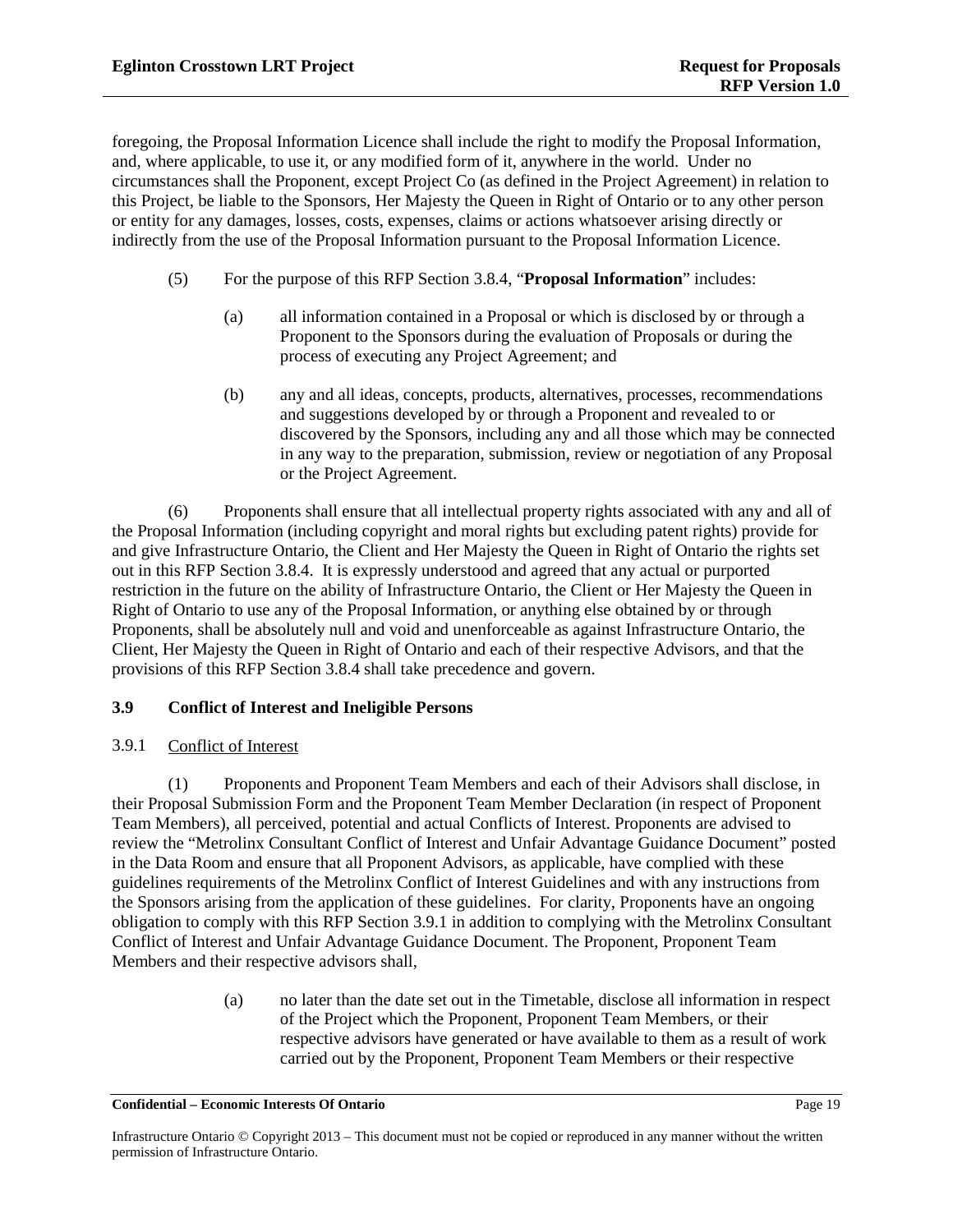advisors, for the Sponsors, City or TTC in respect of, or in anticipation of, the Project**;** 

- <span id="page-24-0"></span>(b) provide a briefing to other Proponents in respect of the information provided pursuant to RFP Section [3.9.1\(1\)\(a\);](#page-23-1) and
- (c) at the request of the Sponsors, provide a director's or officer's certificate confirming that the requirements of RFP Section [3.9.1\(1\)\(a\)a](#page-23-1)nd [3.9.1\(1\)\(b\)](#page-24-0) have been complied with by the Proponent and, as applicable, the Proponent Team Members.

For clarity, the Sponsors may, in their sole discretion, circulate the information provided pursuant to RFP Sectio[n 3.9.1\(1\)\(a\)](#page-23-1) to other Proponents, Proponent Team Members, and their respective advisors. If any Proponent or Proponent Team Member becomes aware of relevant information of the type set out in RFP Sectio[n 3.9.1\(1\)\(a\)](#page-23-1) that has not been made available to all Proponents, that Proponent shall disclose such information promptly to the Contact Person.

(2) If a Proponent, a Proponent Team Member or any of their respective Advisors, prior to or following submission of its Proposal, discovers any perceived, potential or actual Conflict of Interest, the Proponent shall promptly disclose the perceived, potential or actual Conflict of Interest to the Sponsors in a written statement to the Contact Person.

(3) At the request of the Sponsors, the Proponent shall provide the Sponsors with the Proponent's proposed means to mitigate and minimize to the greatest extent practicable any perceived, potential or actual Conflict of Interest. The Proponent shall submit any additional information to the Sponsors that the Sponsors consider necessary to properly assess the perceived, potential or actual Conflict of Interest. Froponent Team Member or any of their Cospectives Securities of September Sections September September of actual Conflict of Contact Person.<br>
Let of the Sponsors, the Proponent shall provide the instant of the Sponsors, th

<span id="page-24-1"></span>(4) The Sponsors may, in their sole discretion, exclude any Proponent Team Member or Proponent Advisor on the grounds of Conflict of Interest.

<span id="page-24-3"></span>(5) Without limiting the generality of RFP Sections 3.9.1(4) or [3.9.1\(6\),](#page-24-2) the Sponsors may, in their sole discretion, require the Proponent, Proponent Team Member or a Proponent's Advisor to substitute a new person or entity for the person or entity giving rise to the Conflict of Interest.

<span id="page-24-2"></span>(6) The Sponsors may, in their sole discretion, waive any and all perceived, potential or actual Conflicts of Interest of Proponents or Proponent Team Members, or any of their respective Advisors. A waiver may be upon such terms and conditions as the Sponsors, in their sole discretion, require to satisfy themselves that the Conflict of Interest has been appropriately managed, mitigated and minimized, including requiring the Proponent to put into place such policies, procedures, measures and other safeguards as may be required by and be acceptable to the Sponsors, in their sole discretion, to manage, mitigate and minimize the impact of such Conflict of Interest.

(7) For the purposes of this RFP Process "**Conflict of Interest**" includes any situation or circumstance where, in relation to the Project, a Proponent or any Proponent Team Member or Proponent Advisor:

(a) has other commitments, relationships or financial interests that: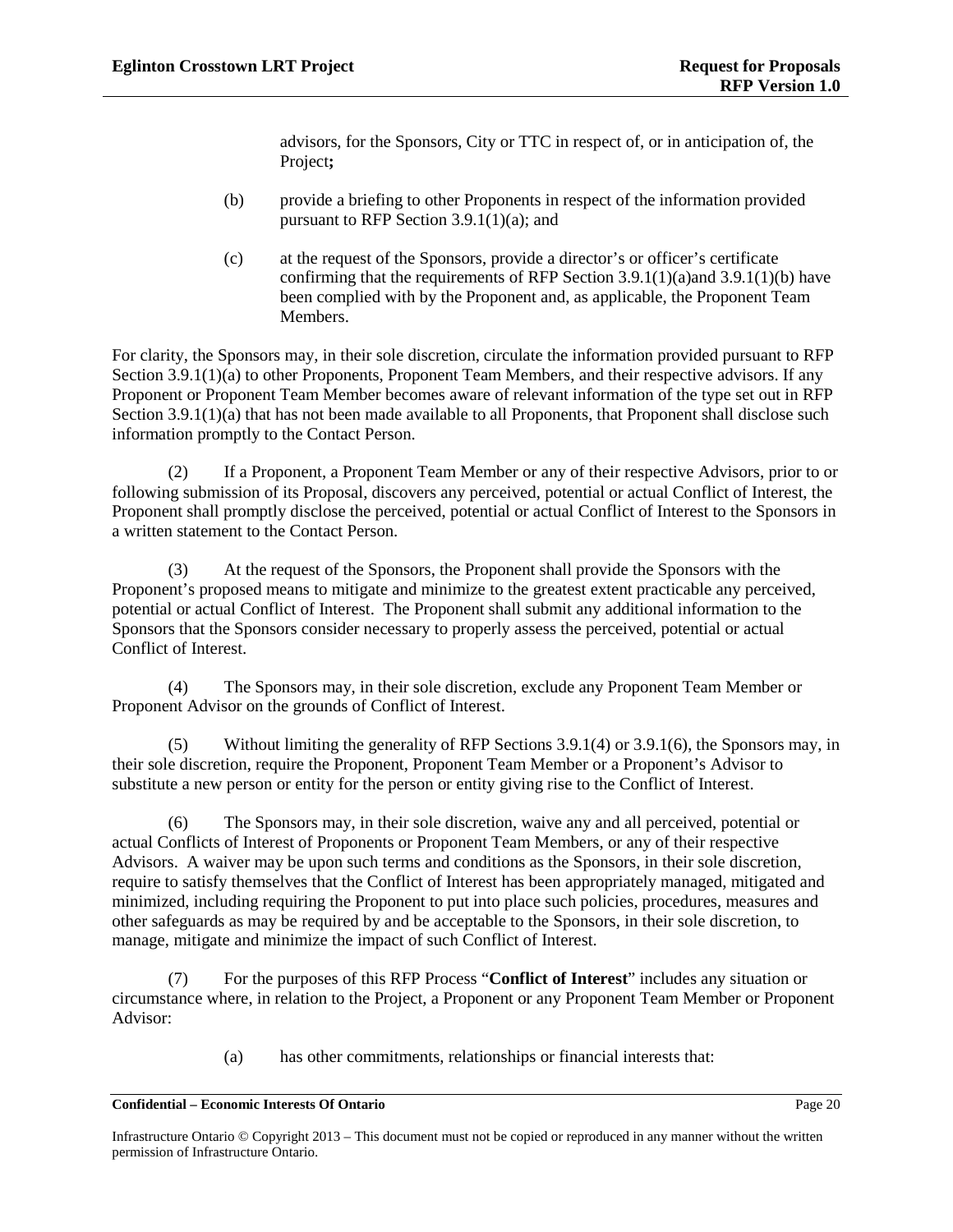- (i) could or could be seen to exercise an improper influence over the objective, unbiased and impartial exercise of independent judgment by any personnel of the Sponsors or their Advisors; or
- (ii) could or could be seen to compromise, impair or be incompatible with the effective performance of a Proponent's obligations under the Project Agreement if that Proponent was determined to be the Preferred Proponent under the RFP Process; or
- (b) has contractual or other obligations to Infrastructure Ontario or the Client that could or could be seen to have been compromised or otherwise impaired as a result of its participation in the RFP Process or the Project.

### 3.9.2 Ineligible Persons

(1) As a result of their involvement in the Project, the persons named in the RFP Data Sheet as "**Ineligible Persons**", their employees, and any of their subcontractors, advisors, consultants or representatives engaged in respect of this Project and, subject to RFP Section[s 3.9.2\(3\)](#page-25-0) and [3.9.2\(4\)](#page-25-1) any person controlled by, that controls or that is under common control with the Ineligible Persons (each an "**Ineligible Person's Affiliate**") are not eligible to participate as a Proponent Team Member, Advisor to the Proponent, Financial Services Provider or Advisor to a Financial Services Provider.

<span id="page-25-0"></span>(2) The Sponsors may amend the Ineligible Persons list in the RFP Data Sheet from time to time during the RFP Process.

(3) An Ineligible Person's Affiliate may be eligible to participate as a Proponent Team Member, Advisor to the Proponent, Financial Services Provider or Advisor to a Financial Services Provider only after it has obtained a written consent from the Sponsors permitting it to participate as a Proponent Team Member, Advisor to the Proponent, Financial Services Provider or Advisor to a Financial Services Provider. To obtain consent for an Ineligible Person's Affiliate to participate as a Proponent Team Member, Advisor to the Proponent, Financial Services Provider or Advisor to a Financial Services Provider, the Proponent must submit a request for consent to the Contact Person that includes the following information: For International Accounts and the Bronder<br>For Information Proposes, and any of their subcontractors, accept<br>respect of this Project and, subject to RFP Sections 3<br>respect of that is under common control with the Inel<br>ate"

- (a) the full legal name of the Ineligible Person's Affiliate that the Proponent wishes to include on its team or as a Proponent Team Member, Advisor to the Proponent, Financial Services Provider or Advisor to a Financial Services Provider;
- (b) information regarding the Ineligible Person's Affiliate's relationship to the Ineligible Person listed in the RFP Data Sheet; and
- (c) a description of the policies and procedures that will be put in place to manage, mitigate or minimize the impact of any potential Conflict of Interest.

<span id="page-25-1"></span>(4) Upon the Contact Person's receipt of a Proponent's properly completed request for consent in accordance with RFP Section [3.9.2\(3\),](#page-25-0) the Sponsors shall, in their sole discretion, make a determination as to whether they consider there to be a real, perceived or potential Conflict of Interest and whether the impact of such real perceived or potential Conflict of Interest can be appropriately managed,

Infrastructure Ontario © Copyright 2013 – This document must not be copied or reproduced in any manner without the written permission of Infrastructure Ontario.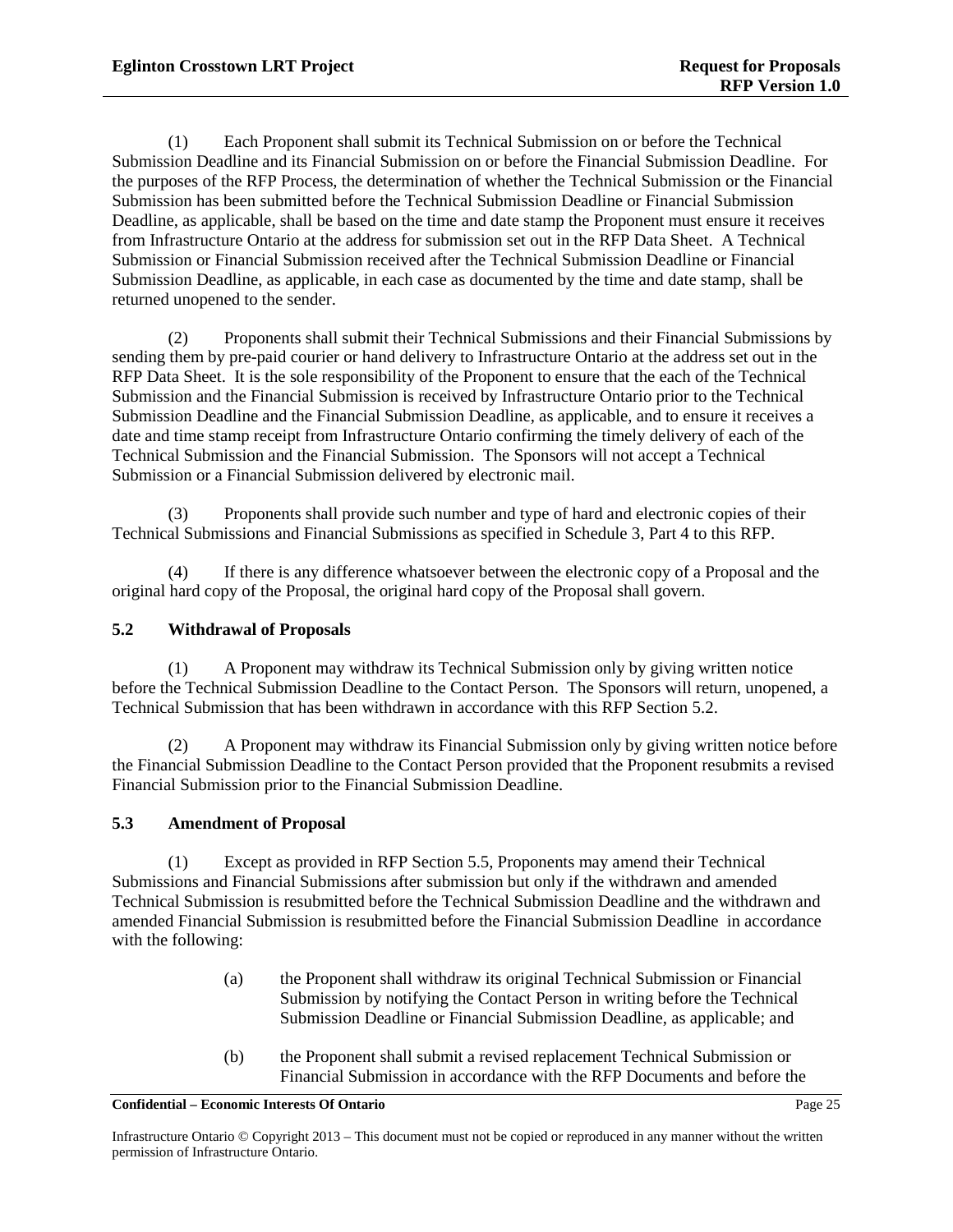$(5)$ The Sponsors will respond to RFIs in written responses circulated to Proponents in accordance with the schedule set out in the Timetable. The Sponsors may, in their sole discretion, distribute responses to RFIs of a minor or administrative nature to only the Proponent who submitted the minor or administrative RFI.

It is the Proponent's obligation to seek clarification from the Sponsors of any matter it  $(6)$ considers to be unclear in accordance with RFP Section 3.2.2 and, for greater clarity, by the deadline set out in the Timetable for the submission of RFIs. Neither the Sponsors nor the Government of Ontario are responsible in any way whatsoever for any misunderstanding by the Proponent or any of its Proponent Team Members of the RFP Documents, Background Information, responses to RFIs, any documents placed in the Data Room or any other type of information provided by or communication made by the Sponsors or the Government of Ontario.

#### $3.2.3$ **RFP Documents Comments**

 $(1)$ The Sponsors may, in their sole discretion, request Proponents to submit comments on the RFP Documents and, in particular, comments on the Project Agreement. Whether the Sponsors intend to permit or require the submission of such comments and the schedule and format for the submission of those comments is set out in the RFP Data Sheet. The Sponsors are not obliged to respond to each comment made by Proponents under this RFP Section 3.2.3(1). If the Sponsors accept a comment, or part of a comment, and that acceptance requires a change to the RFP Documents, the Sponsors shall implement that change by Addendum.

The Sponsors may, in their sole discretion, request Proponents to submit comments on  $(2)$ particular technical or financial issues arising out of the Project and reflected in the RFP Documents. Whether the Sponsors intend to permit or require the submission of such comments and the schedule and format for the submission of those comments is set out in the RFP Data Sheet. The Sponsors are not obliged to respond to such submissions made by Proponents under this RFP Section 3.2.3(2).

#### $3.3$ **Communications Restrictions**

#### $3.3.1$ Communications with Municipalities, Other Government Authorities and Utilities

Subject to the restrictions in RFP Section 3.3.2 and any special rules set out in the RFP  $(1)$ Data Sheet, Proponents, Proponent Team Members and their respective Advisors are permitted to communicate directly with any municipality, government authority or utility with respect to municipal, utility or other types of governmental requirements related to the Project. Under no circumstances will any special rules set out in the RFP Data Sheet in accordance with this RFP Section 3.3.1(1) override the provisions of RFP Section 3.3.2.

 $(2)$ Neither the Sponsors nor the Government of Ontario are, in any way whatsoever, responsible for any representations, statements, assurances, commitments or agreements which Proponents, Proponent Team Members or their respective Advisors receive or believe they may have received from a municipality, a government authority, or a utility. Proponents, Proponent Team Members and their respective Advisors rely on any such representations, assurances, commitments or agreements at their sole risk without recourse against the Sponsors or the Government of Ontario.

#### Prohibited Contacts and Lobbying Prohibition  $3.3.2$

#### **Confidential - Economic Interests Of Ontario**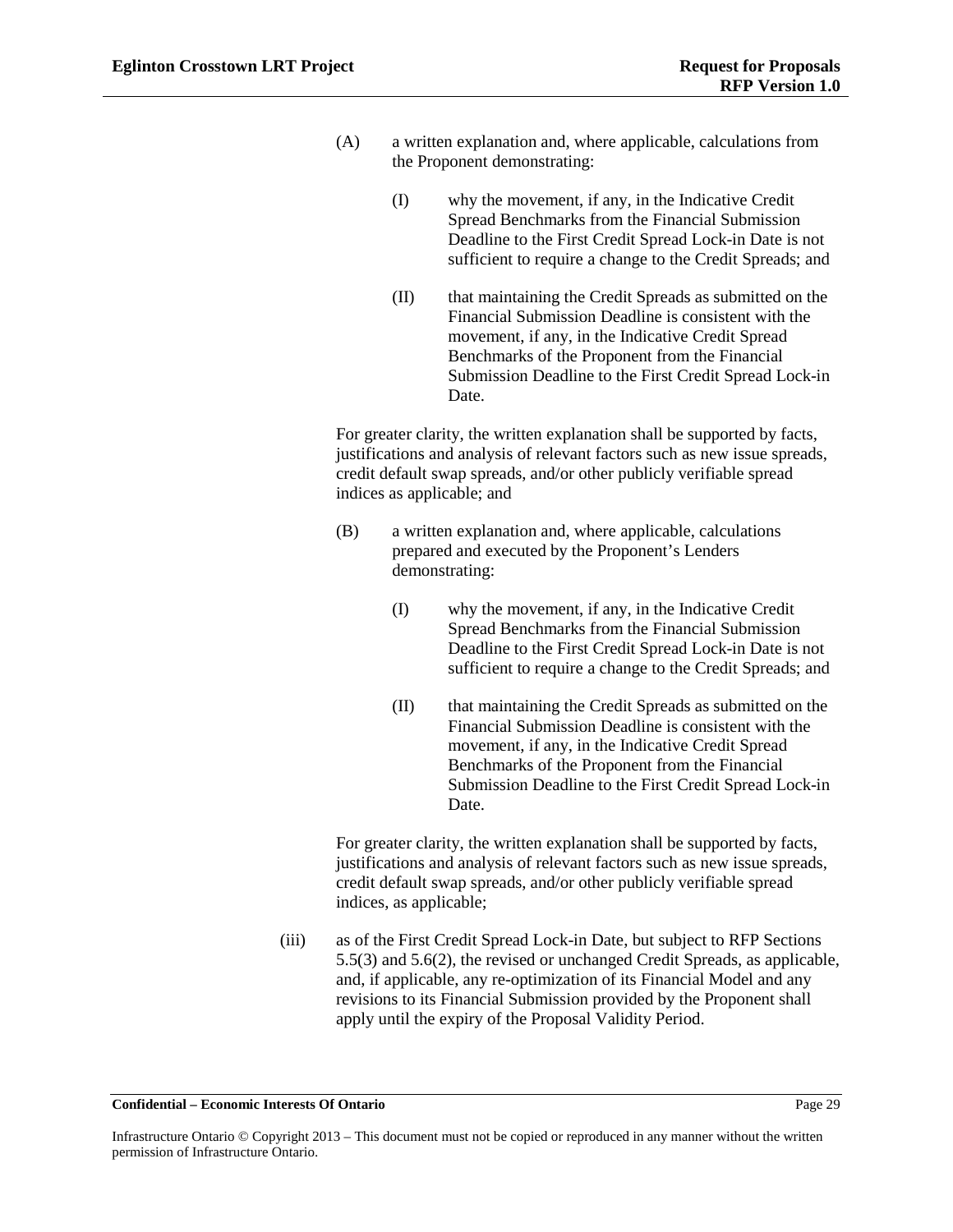Neither the Proponents or the Proponent Team Members or any of their respective  $(2)$ Advisors, employees or representatives shall make any public comment, respond to questions in a public forum, or carry out any activities to either criticize another Proponent or Proposal or to publicly promote or advertise their own qualifications, interest in or participation in the RFP Process without the Sponsors' prior written consent, which consent may be withheld in the Sponsors' sole discretion. Notwithstanding this RFP Section 3.3.3(2), Proponents, Proponent Team Members and their respective Advisors, employees and representatives are permitted to state publicly that they are participating in the RFP Process.

For the purpose of greater clarity, RFP Section 3.3.3(2) does not prohibit disclosures  $(3)$ necessary to permit the Proponent to discuss the Project with prospective subcontractors but such disclosure is permitted only to the extent necessary to solicit those subcontractors' participation in the Project.

#### $3.3.4$ Restrictions on Communications between Proponents – No Collusion

A Proponent shall not discuss or communicate, directly or indirectly, with any other  $(1)$ Proponent, any information whatsoever regarding the preparation of its own Proposal or the Proposal of the other Proponent in a fashion that would contravene Applicable Law. Proponents shall prepare and submit Proposals independently and without any connection, knowledge, comparison of information or arrangement, direct or indirect, with any other Proponent.

 $(2)$ For greater clarity, RFP Section 3.4.1(1) applies to Proponents and Proponent Team Members and their respective Advisors, employees and representatives.

#### $3.4$ **Meetings with Proponents**

#### $3.4.1$ **General Proponents Meeting(s)**

The Sponsors may, in their sole discretion, convene general Proponents meetings (each, a  $(1)$ "Proponents Meeting") on the dates and at the times set out in the Timetable and at the location and for the purposes set out in the RFP Data Sheet. While attendance at a Proponents Meeting is not mandatory, Proponents are strongly encouraged to attend. A Proponent's failure to attend a Proponents Meeting is at the Proponent's sole risk and responsibility.

 $(2)$ Proponents may ask questions and seek clarifications at a Proponents Meeting. Notwithstanding that the Sponsors may give oral answers at a Proponents Meeting, those answers shall not be considered final unless issued in writing. Therefore, Proponents are strongly encouraged to submit these questions in accordance with RFP Section 3.2.2 for response in accordance with RFP Section 3.2.2.

No statement, consent, waiver, acceptance, approval or anything else said or done in any  $(3)$ Proponents Meeting by the Sponsors or any of their respective Advisors, employees or representatives shall amend or waive any provision of the RFP Documents, or be binding on the Sponsors or be relied upon in any way by Proponents, Proponent Team Members or their Advisors, except when and only to the extent expressly confirmed in an Addendum to the RFP Documents issued in accordance with RFP Section 3.7.

#### **Commercially Confidential Proponent Meetings**  $3.4.2$

#### **Confidential - Economic Interests Of Ontario**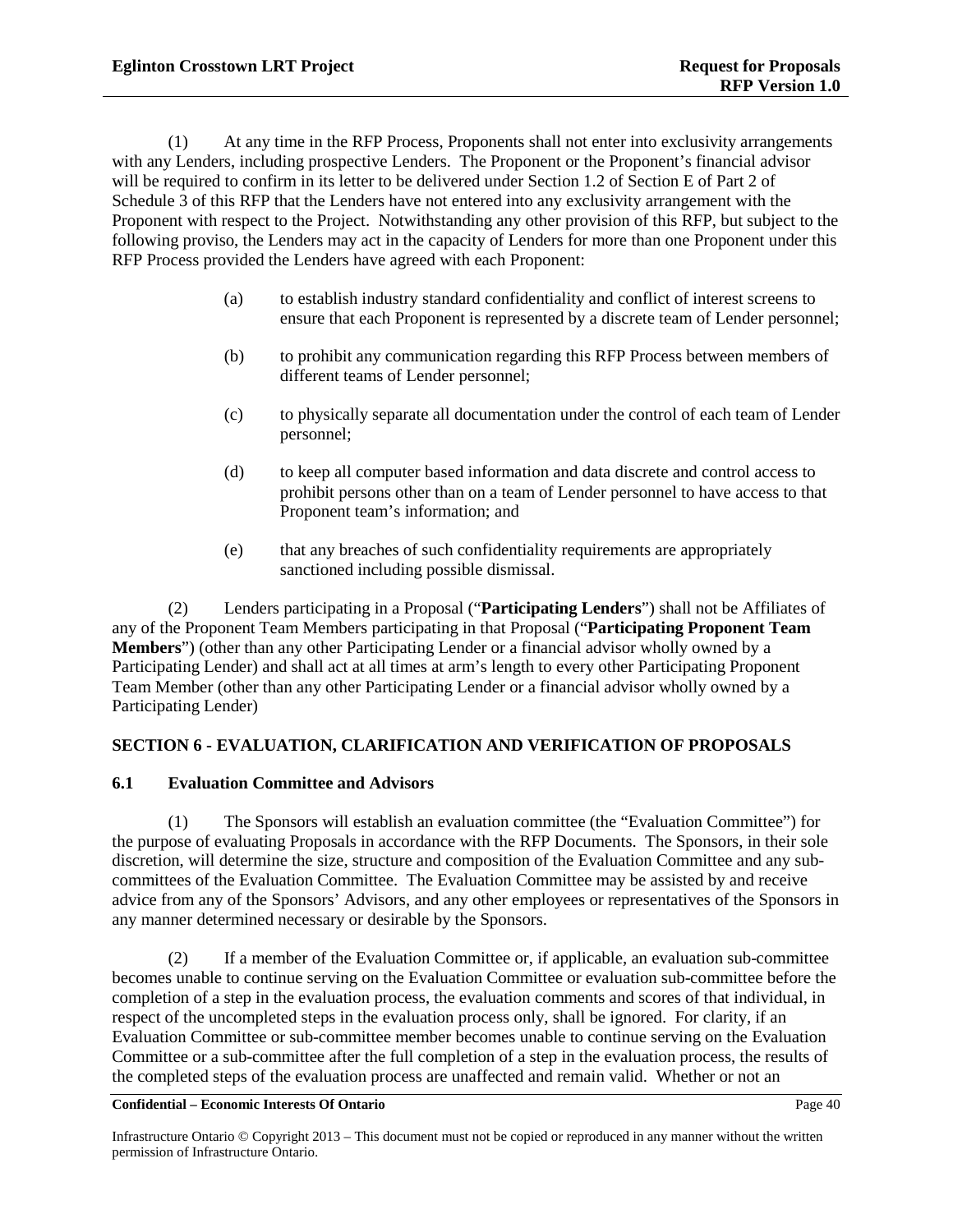Evaluation Committee or sub-committee member, in these circumstances, is replaced is in the sole discretion of the Sponsors.

### **6.2 Sponsors' Clarification and Verification of Proposals**

- (1) The Sponsors may:
	- (a) require the Proponent to clarify or verify the contents of its Proposal or any statement made by the Proponent;
	- (b) require the Proponent to submit supplementary documentation clarifying or verifying any matters contained in its Proposal; and
	- (c) seek a Proponent's acknowledgement of a Sponsors' interpretation of the Proposal or any part of the Proposal.

(2) The Sponsors are not obliged to seek clarification or verification of any aspect of a Proposal or any statement by a Proponent, including an ambiguity in a Proposal or in a statement made by a Proponent. For Sors are not obliged to seek clarification or verification<br>by a Proponent, including an ambiguity in a Proposal<br>en information received by the Sponsors from a Proposal<br>s an integral part of the applicable Proposal.<br>uat

(3) Any written information received by the Sponsors from a Proponent pursuant to a request for clarification or verification from the Sponsors as part of the RFP Process may, in the Sponsors' sole discretion, be considered as an integral part of the applicable Proposal.

#### **6.3 Steps in the Evaluation Process**

<span id="page-45-0"></span>6.3.1 Step 1 – Compliance of Proposals

(1) In Step 1, the Sponsors will open each Proposal and will review the contents of the Proposal to assess whether it is in compliance with the terms and conditions of the RFP Documents, including whether all documents required to be submitted have been appropriately submitted.

(2) If, in the sole discretion of the Sponsors, a Proposal does not comply with the requirements set out in the RFP Documents, the Sponsors may, in their sole discretion, without liability, cost or penalty, eliminate the Proposal and the Proposal shall not be given any further consideration.

(3) For purposes of this RFP, "comply" and "compliance" mean that the Proposal conforms to the requirements of the RFP Documents without material deviation. A "material deviation" in a Proposal is any failure to comply with an RFP Document requirement that, in the sole discretion of the Sponsors:

- (a) impedes, in any material way, the ability of the Sponsors to evaluate the Proposal;
- (b) affects the Sponsors' ability to enforce the Proponent's obligations pursuant to the RFP Documents; or

Infrastructure Ontario © Copyright 2013 – This document must not be copied or reproduced in any manner without the written permission of Infrastructure Ontario.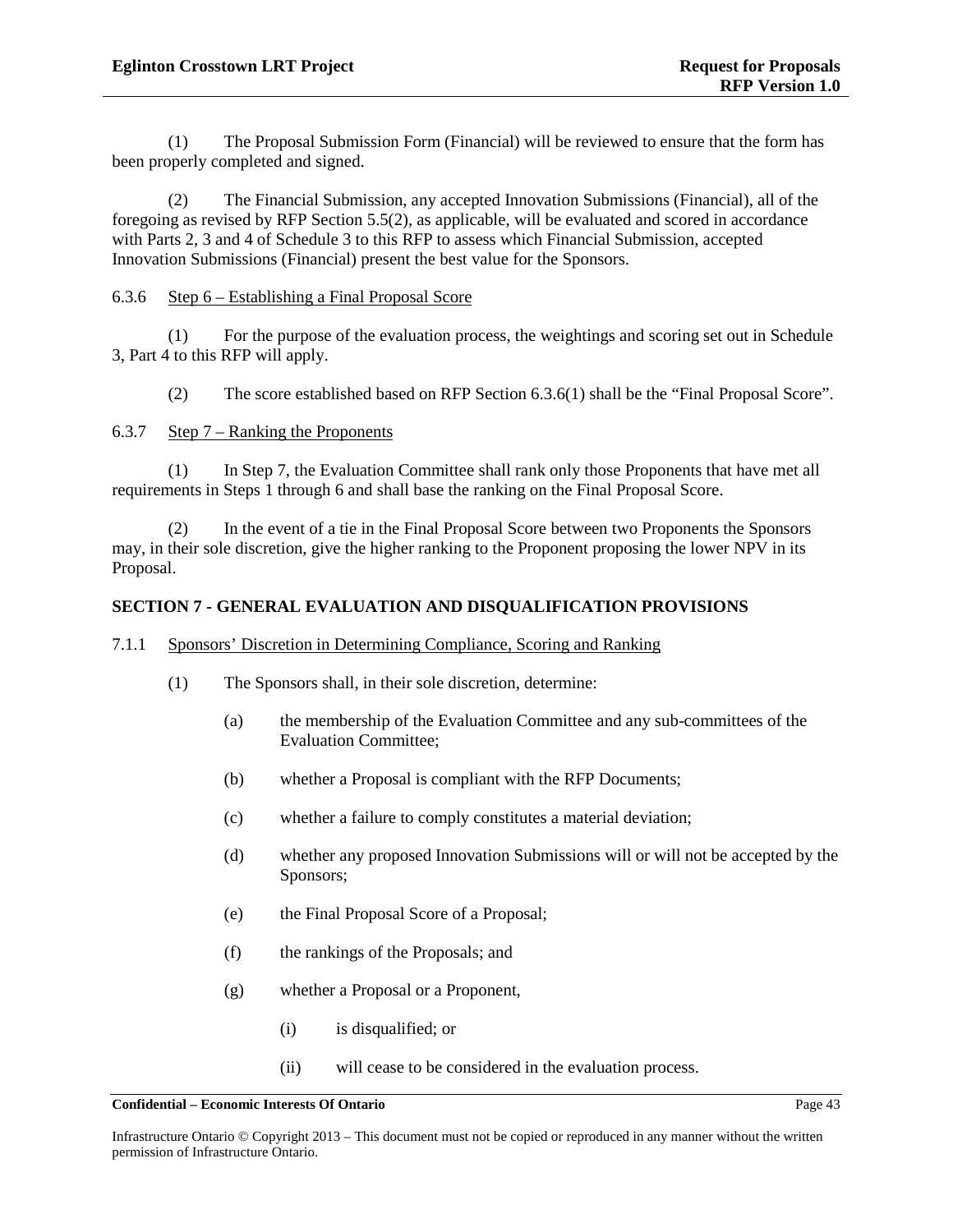(2) The Sponsors' discretion in determining compliance, scores, ranking and disqualification of the Proponents and their Proposal is not limited or restricted in any way by the fact that a prequalification process preceded this RFP Process.

(3) The Sponsors have the right, at any time and in their sole discretion, to consider in the evaluation of the Proposals or in the exercise of any of the Sponsors' rights under this RFP:

- (a) any instances of poor performance by a Proponent or a Proponent Team Member that the Sponsors have experienced; and/or
- (b) any publicly available information about a Proponent or a Proponent Team Member that is, in the Sponsors' sole discretion, credible information.

## <span id="page-48-0"></span>7.1.2 Disqualification

(1) The Sponsors may, in their sole discretion, disqualify a Proponent, a Proponent Team Member, or a Proposal or reverse their decision to make an award (even if the award has already been made to a Preferred Proponent under this RFP) at any time prior to Commercial Close with respect to the Preferred Proponent and at any time prior to Financial Close with respect to the remaining Proponents, if, France their decision to make an award (even if the and the serverse their decision to make an award (even if the and the and the and the proposal is determined to be non-complete the e Proposal is determined to be non-com

- (a) the Proposal is determined to be non-compliant pursuant to RFP Section [6.3.1;](#page-45-0)
- (b) the Proponent fails to cooperate in any attempt by the Sponsors to verify any information provided by the Proponent in its Proposal or interview;
- (c) the Proponent contravenes RFP Sections 3.3.2 or 3.3.3;
- (d) the Proponent fails to comply with Applicable Law;
- (e) the Proposal contains false or misleading information or a misrepresentation;
- (f) the Proposal, in the opinion of the Sponsors, reveals a material Conflict of Interest as described in RFP Section 3.9 and the Proponent,
	- (i) does not receive a waiver from the Sponsors in accordance with RFP Sectio[n 3.9.1\(6\)](#page-24-2) or does not receive a consent in accordance with RFP Sectio[n 3.9.2\(4\),](#page-25-1) as applicable; or
	- (ii) fails to substitute the person or entity giving rise to the Conflict of Interest in accordance with RFP Sectio[n 3.9.1\(5\);](#page-24-3)
- (g) if, in the opinion of the Sponsors, acting reasonably, the Proponent or a Proponent Team Member or any of their respective Advisors, employees or representatives directly or indirectly colluded with one or more other Proponents or its Proponent Team Members or any of their respective Advisors, employees or representatives in the preparation or submission of a Proponent's Proposal or otherwise contravened RFP Section [3.3.4;](#page-14-3)

Infrastructure Ontario © Copyright 2013 – This document must not be copied or reproduced in any manner without the written permission of Infrastructure Ontario.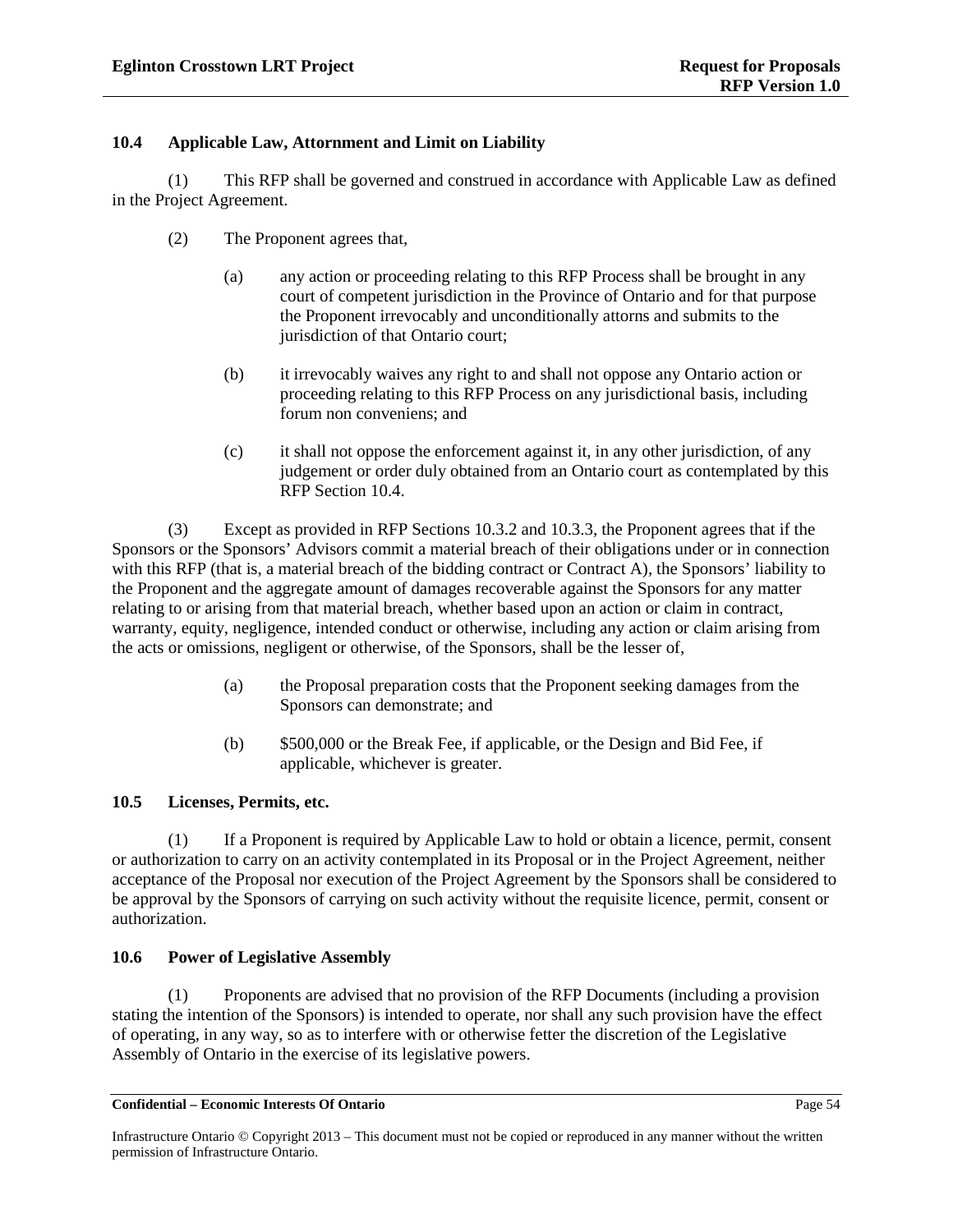## **SECTION 11 - NOTIFICATION AND DEBRIEFING**

(1) Any time after the Preferred Proponent has been identified, the Sponsors will formally notify all Proponents who were not successful in the RFP Process that they have not been selected. Notwithstanding such notification, the Proponents' Proposals shall be irrevocable until the expiration of the Proposal Validity Period (or extended Proposal Validity Period, if applicable) or Financial Close, in accordance with RFP Section [5.4.](#page-30-2)

(2) Any time after Financial Close, the Sponsors, and a member or members of the Evaluation Committee will meet with any unsuccessful Proponents, at the request of the unsuccessful Proponent, to provide a de-briefing.

### <span id="page-59-0"></span>**SECTION 12 - DEFINITIONS**

### **12.1 General**

(1) Unless otherwise defined in this RFP, Section 12 -, capitalized terms and expressions used in this RFP have the meaning given to them in the Project Agreement. In this RFP, the singular shall include the plural and the plural shall include the singular, except where the context otherwise requires. Example 11 this RFP, Section 12 -, capitalized<br>
meaning given to them in the Project Agreement In the<br>
the plural shall include the singular, except where the<br>
neces in this RFP to the Sponsors' or Infrastructure On<br>
the s

(2) All references in this RFP to the Sponsors' or Infrastructure Ontario's "discretion" or "sole discretion" means in the sole and absolute discretion of the party exercising the discretion.

(3) All references in this RFP to "day" or "days" means calendar days, unless otherwise stated.

### **12.2 RFP Definitions**

Whenever used in the RFP:

- (1) "Acquiree" is defined in RFP Section 3.6(1);
- (2) "Acquirer" is defined in RFP Section 3.6(1);

(3) "Additional City Infrastructure" means City of Toronto proposed infrastructure, as set out in Part 2 of Schedule 3, which, in the sole discretion of the City of Toronto, the Successful Proponent may be required to include as New City Infrastructure in accordance with the Project Agreement and in accordance with prices submitted by the Proponent in its Financial Submission;

(4) "Addendum" means a written addendum to the RFP Documents issued by the Sponsors as set out in RFP Section [3.7;](#page-19-0)

(5) "Additional Visit" is defined in RFP Section [3.5.3\(2\);](#page-17-0)

(6) "Advisors" means any person or firm retained to provide professional advice to any one of the Sponsors, a Proponent, a Proponent Team Member or a Financial Services Provider, as applicable;

(7) "Assumption" is defined in Section 6.10 of Part B of Part 1 of Schedule 3 to the RFP;

Infrastructure Ontario © Copyright 2013 – This document must not be copied or reproduced in any manner without the written permission of Infrastructure Ontario.